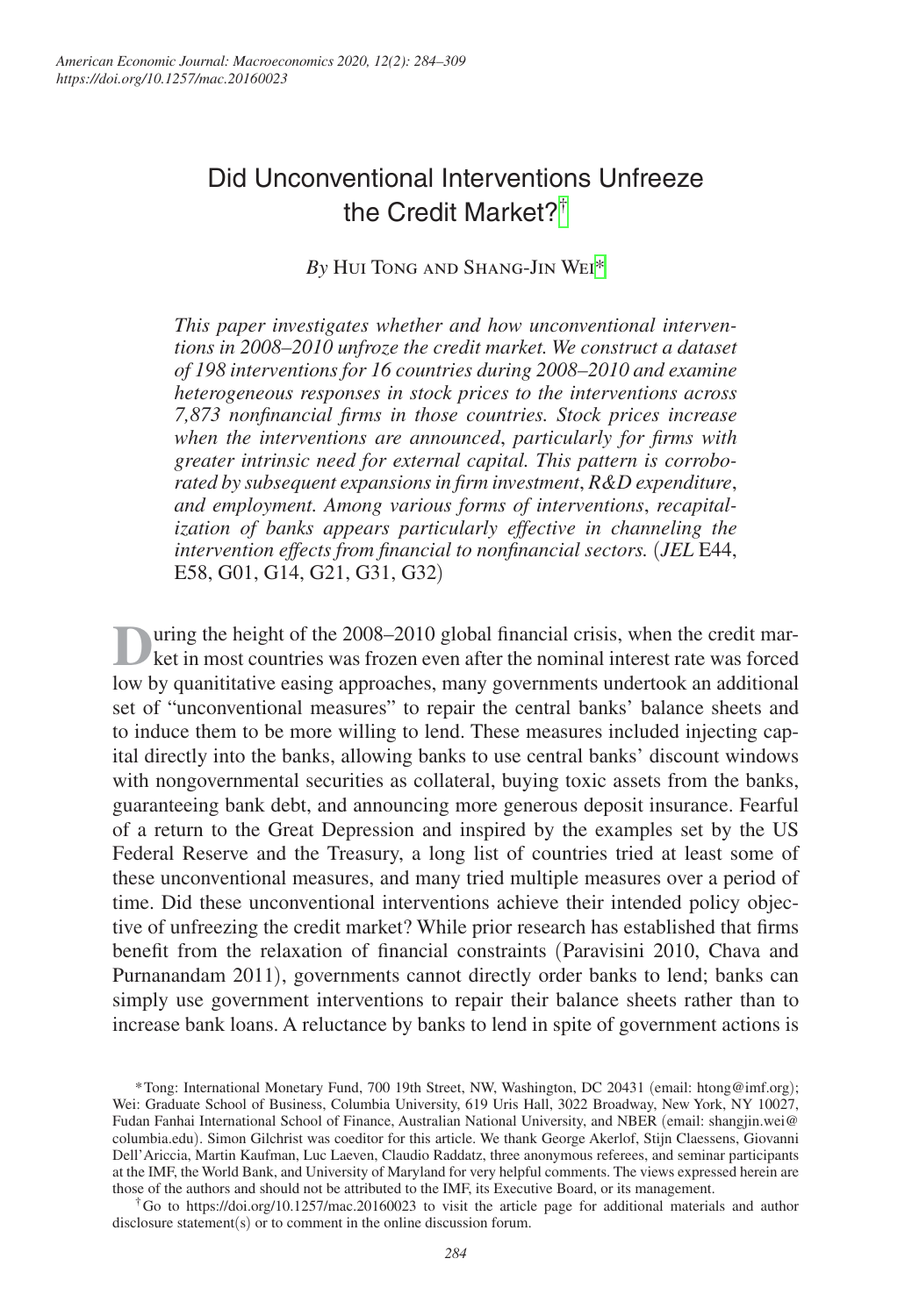especially likely (and worrisome) in the context of a deep and global recession. To prepare for policy responses in a future crisis, it would be useful to understand the consequences of the interventions in the most recent crisis.

In this paper, we pursue a systematic investigation of this question, using data on both stock prices and real variables, such as the investments of 7,873 listed nonfinancial firms in 16 countries. We will explore heterogeneous responses to the interventions by firms in different sectors, a methodology that allows us to better isolate the effect on credit supply from the interventions. Moreover, we will examine whether and how the effects transmit from financial to nonfinancial sectors, especially in terms of different intervention types.

We first construct a comprehensive dataset on unconventional government interventions in 16 countries. This combines searches of an electronic news database (Factiva) that covers all major financial newspapers and wire reports, and International Monetary Fund (IMF) publications that summarize national policy responses to financial crises. Our sample period is from January 2008 to July 2010, covering three major periods: the spillover of the global financial crisis after the Lehman Brothers declared bankruptcy (from September 2008 to March 2009), the alleviation of the crisis (from April 2009 to December 2009), and the 2010 European Debt Crisis.

We propose a simple framework that explores heterogeneity across nonfinancial firms based on their differential ex ante vulnerability to financial shocks. If the government interventions succeed in getting banks to make more loans, the effect is likely to be larger on firms that are relatively more financially constrained to start with. To determine cross-firm vulnerability to a supply-of-finance shock, we construct a sector-level measure for intrinsic liquidity need for working capital. As shown in Tong and Wei (2011), these sectors suffered a disproportionate amount of decline in stock values right after the Lehman Brothers declared bankruptcy, due to the freeze of the credit market.

We find that, on average, stock prices of nonfinancial firms rise when government interventions are implemented. Moreover, interventions have a greater impact on firms in sectors that have higher intrinsic liquidity need for working capital. Hence, judged by financial investors as reflected in the stock price responses, government interventions helped toward alleviating the liquidity constraint faced by nonfinancial firms. These results are robust to various specifications. For example, they carry through when abnormal stock returns are used as the dependent variable, and when we control for firm characteristics, such as firm size, sensitivity to aggregate demand, leverage ratio, and growth opportunity.

After establishing a positive average effect, we then examine differential effects across these interventions. First, we distinguish intervention dates with higher banking sector abnormal returns from those with smaller banking sector returns. When banks experience a higher abnormal return, nonfinancial firms in sectors with greater intrinsic liquidity need also exhibit a higher abnormal return. A likely interpretation is that the effect of interventions on nonfinancial firms is at least partially channeled through the banking sector. Second, we distinguish different types of interventions in transmitting the effects from financial to nonfinancial sectors. We find that the banking sector channel is particularly strong when the intervention is done through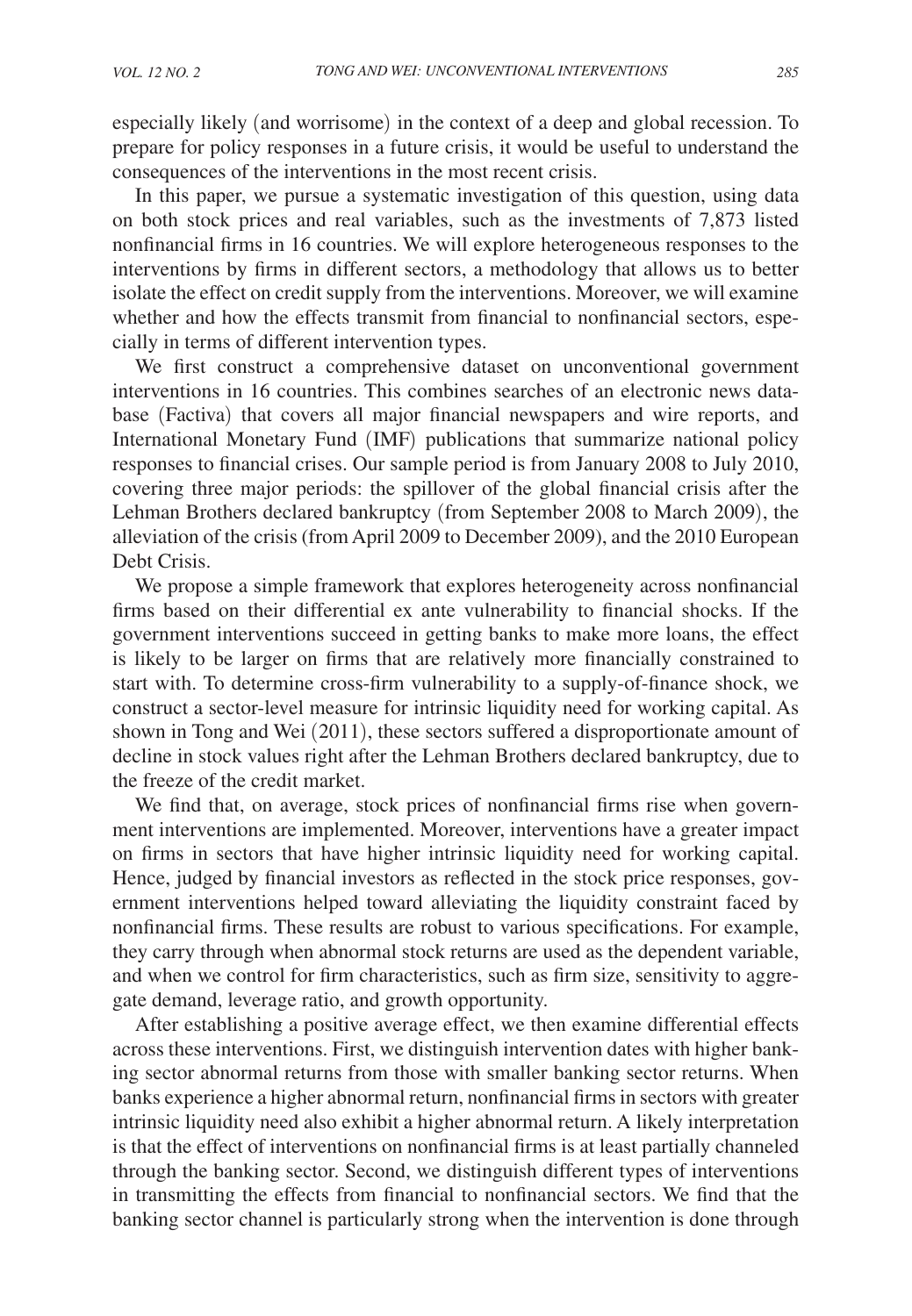bank recapitalization, consistent with the theoretical predictions of Philippon and Schnabl  $(2013).<sup>1</sup>$  $(2013).<sup>1</sup>$  $(2013).<sup>1</sup>$ 

Do firm-level real variables ex post validate the forecast by the stock prices? To answer this question, we track firm-level real activities subsequent to the interventions. In countries that have had an effective intervention based on our methodology, we find that ex ante liquidity-constrained firms experience a greater expansion in a range of real activities, such as capital expenditure, R&D, and employment, than unconstrained firms from 2007 to 2012.

This paper is related to the recent literature on the effects of unconventional interventions. The theories on the topic are understandably young. They study the economic efficiency of government bailouts in terms of promoting investment with the lowest intervention costs for taxpayers (e.g., Gertler and Kiyotaki 2010, Bebchuk and Goldstein 2011, Gertler and Karadi 2011, Tirole 2012, Philippon and Skreta 2012, Philippon and Schnabl 2013). [2](#page-2-1) By focusing on different types of market failure, these papers often recommend different sets of interventions. For example, Gertler and Kiyotaki (2010) study financial intermediaries facing endogenous balance sheet constraints. Due to the capacity constraints on central banks (for example, the cost of monitoring), direct central bank lending is argued to be more desirable than equity injections for high-grade instruments such as commercial papers, while the opposite holds for low-grade instruments such as industrial loans. Bebchuk and Goldstein (2011) study how strategic complementarities among bank lending affect the effectiveness of government interventions. They argue that banks might take the capital and not lend it to operating firms due to a fear that other banks will not lend, and in this regard debt guarantee is close to recapitalization. Tirole (2012) focuses on the role of adverse selection in interventions for firms with legacy assets and recommends purchasing the weakest assets from firms. Philippon and Skreta (2012) address the unfreezing of the debt market and argue for direct lending or debt guarantees. Philippon and Schnabl (2013) analyze interventions in a model where a debt overhang problem is the source of a credit freeze. They argue that recapitalization would be more effective than debt guarantees and asset purchases in alleviating liquidity constraints.

While the optimal forms of interventions in theory depend on the nature of the market failure, the relative importance of various market failures in the data is a matter of debate. Several of the predictions from the theoretical literature are reasonably specific and therefore testable. As we will show, the prediction by Philippon and Schnabl (2013) that bank recapitalization is more effective than other interventions appears to receive the strongest support in our empirical analysis.

There is growing but still incomplete empirical evidence on the effect of unconventional interventions. The available evidence focuses on interventions in the United States and on financial sectors in particular. For example, Taylor and

<span id="page-2-0"></span><sup>&</sup>lt;sup>1</sup>Philippon and Schnabl (2013) argue that recapitalization would be more effective than debt guarantees and asset purchases in alleviating liquidity constraint due to the private information problem in asset quality (the "lemons problem") combined with the debt-overhang problem. They recommend recapitalizing banks against their preferred stocks plus warrants.

<span id="page-2-1"></span> $<sup>2</sup>$  For earlier theoretical models on individual types of interventions, such as bank recapitalization, see Diamond</sup> and Rajan (2000), Diamond (2001), and Gorton and Huang (2004).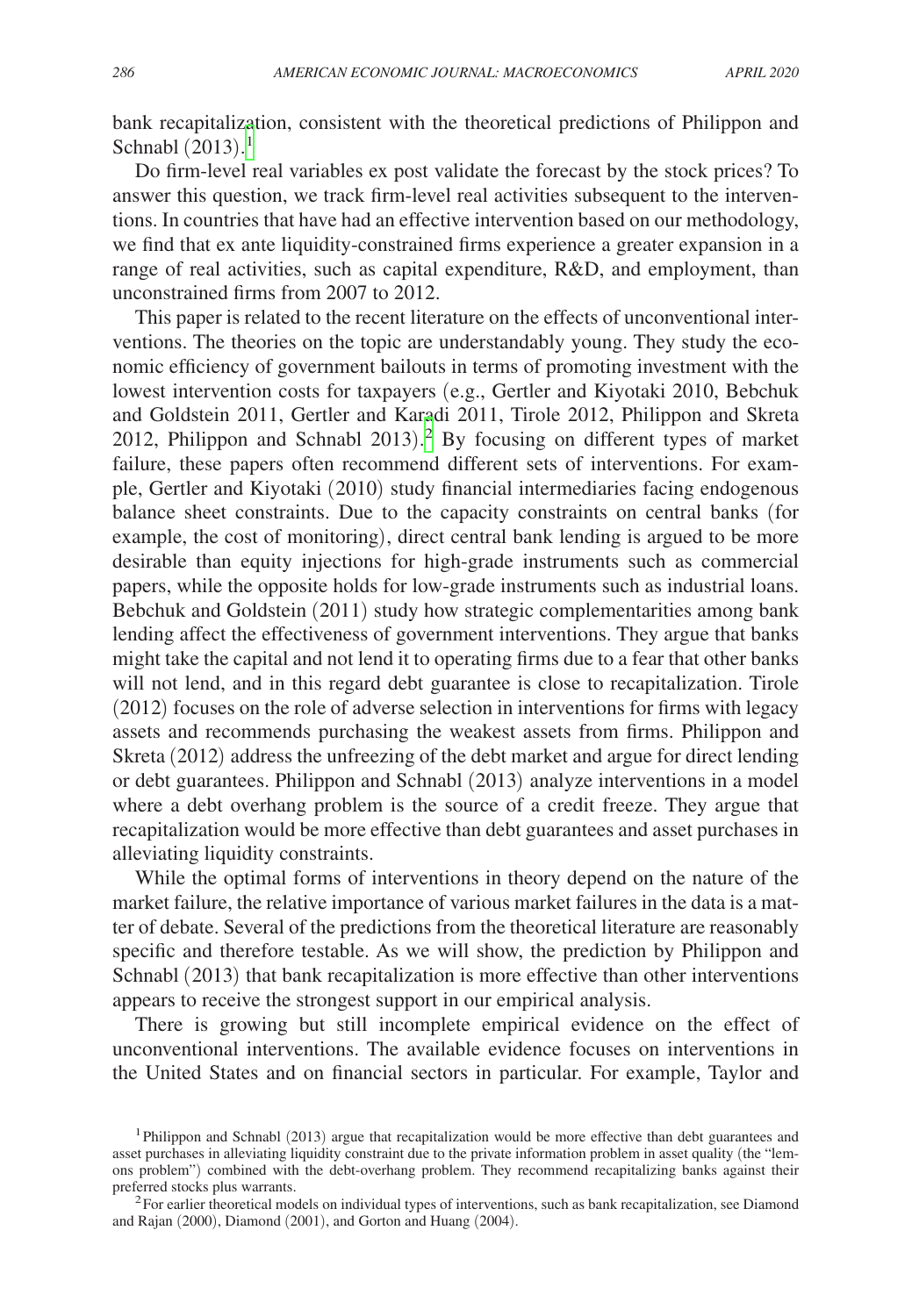Williams (2009), Wu (2011), and Christensen, Lopez, and Rudebusch (2014) study Term Auction Facilities. We can glean insights on large-scale asset purchases from Gagnon et al. (2010); Neely (2010); Veronesi and Zingales (2010); Krishnamurthy and Vissing-Jorgensen (2011); Gilchrist and Zakrajšek (2013); Duchin and Sosyura (2014); Hattori, Schrimpf, and Sushko (2016), and the papers in the *Economic*  Journal special issue on unconventional monetary policy (2012).<sup>[3](#page-3-0)</sup> In a cross-country setting, King (2009) examines the responses of bank CDS spreads to bank rescue packages in six countries. Aït-Sahalia et al. (2012) examine the effects of the interventions on LIBOR-OIS spreads and report a weakly positive effect, while Drechsler et al. (2016) find strong divergence among banks' take-up of lender of last resort (LOLR) assistance in the euro area from 2007 to 2011.

Few of these studies have examined the effects of unconventional interventions on nonfinancial sectors. One exception is Laeven and Valencia (2013), who examine the effects of annual government interventions on firm annual sales in 2009. Mariathasan and Merrouche (2012) also examine how bank recapitalizations affect bank loans in 15 countries belonging to the Organization for Economic Cooperation and Development (OECD) from 2008 to 2010 at an annual frequency. Since their interventions are measured annually, there can be many compounding events in a given year, making it more difficult to address simultaneity issues and cleanly iden-tify differential effects of interventions.<sup>[4](#page-3-1)</sup>

In this paper, we aim to fill the gap in the literature by examining daily stock market responses to 198 intervention announcements, distinguishing supply and demand effects, and also comparing different types of interventions in the context of effects on alleviating credit constraints faced by nonfinancial firms.

The paper proceeds as follows. Section I discusses patterns of unconventional interventions across countries. Section II presents our key specification, construction of key variables, and sources of data. Section III discusses the main empirical results and a slew of robustness checks and extensions. Section IV offers concluding remarks.

#### **I. Taking Stock of Unconventional Interventions**

In normal times, the set of conventional monetary policy tools in the sleeves of a central bank aiming at providing more liquidity into an economy consists of a reduction in the interest rate, an open market operation that buys government bills and bonds from commercial banks (and therefore puts more money into the hands

<span id="page-3-0"></span><sup>&</sup>lt;sup>3</sup>For example, Veronesi and Zingales (2010) focus on the Paulson Plan in 2008, perform an event study by examining stock returns and credit default swaps, and show that this plan added \$130 billion to the banking sector at a taxpayer cost of between \$21 and \$44 billion. They further infer that the net benefit arises mostly from a reduction in the probability of bankruptcy. 4There are studies that examine the experience of Japanese bank bailouts in the 1990s. Allen, Chakraborty,

<span id="page-3-1"></span>and Watanabe (2011) find blanket infusions in the earlier Japanese bailouts ineffective in increasing aggregate credit. Giannetti and Simonov (2013) find that large capital injections can increase the supply of credit and result in positive returns for the clients of recapitalized banks. In comparison, we examine different types of interventions in a global setting. Our results on recapitalization are consistent with Giannetti and Simonov (2013), but we also examine intervention types not in their sample. Moreover, we empirically identify a key channel of interventions absent in the previous literature (i.e., through meeting firms' liquidity need for working capital).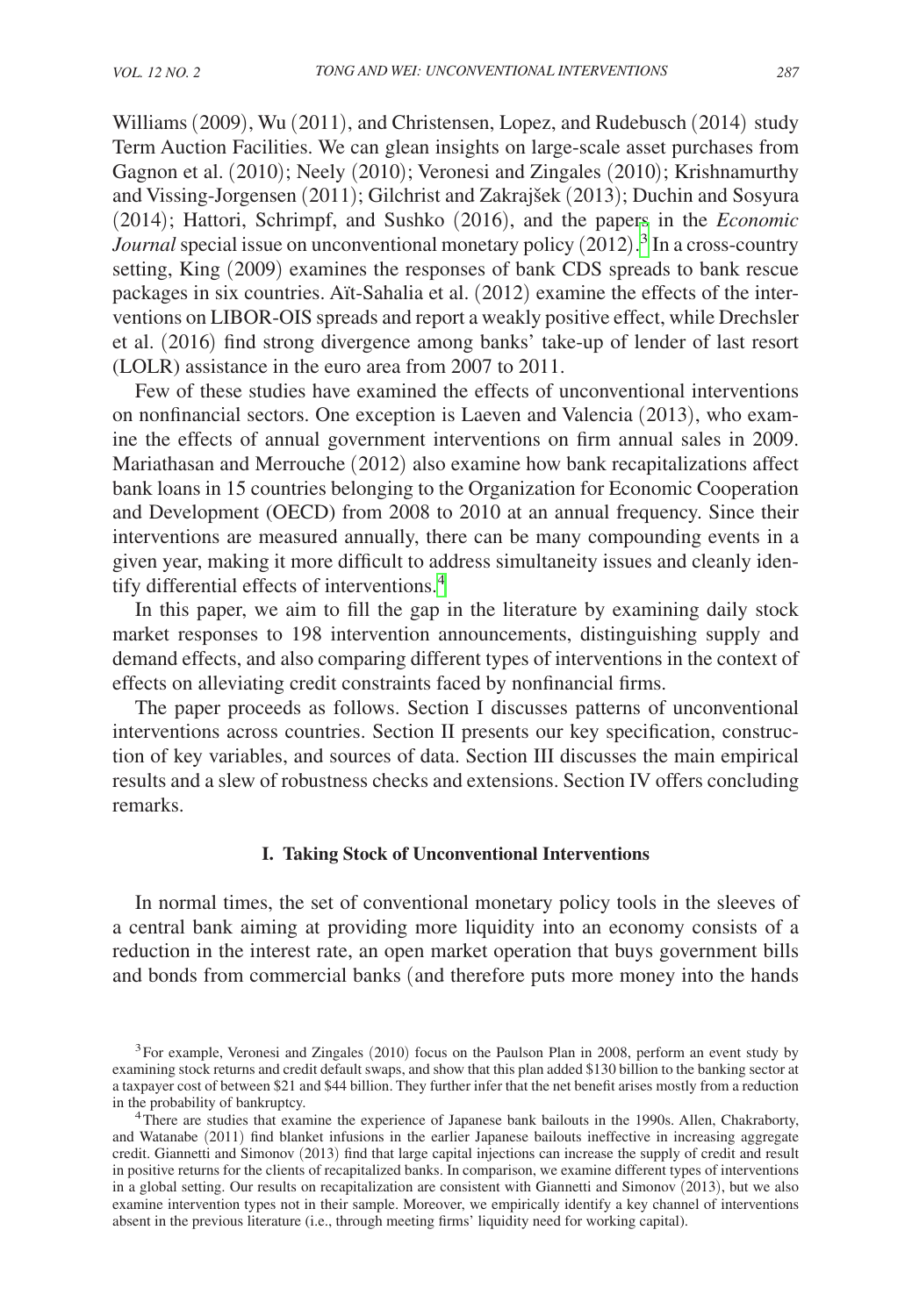of commercial banks), and a reduction in the required reserve ratio at which commercial banks are mandated to hold cash as a share of the deposits. The global financial crisis during 2008–2009 was anything but normal. Commercial banks were hit by massive mortgage defaults either directly (from not being able to collect principal and interest payments of the mortgages on their books) or indirectly (through loss in the value of mortgage asset backed securities, or dissipation of the value of credit default swaps that they bought from nearly defunct insurance companies), and therefore were looking for any way to conserve capital. Exacerbated by a fear of counterparty risk, they were reluctant to make new loans to firms, households, or each other. As a result, liquidity constraints faced by nonfinancial firms increased substantially in spite of the central banks' effort to lower the interest rate and the official discount rate. In other words, the conventional policy tools no longer appeared to work.

It is against this unusual background that central banks around the world started to experiment with unconventional policy tools. These measures are not part of the standard databases precisely because they are unconventional. The first task for our project is to collect systematic information on these unconventional interventions.

Our dataset draws from searches of an electronic news database (Factiva) that covers all major financial newspapers and wire reports, and IMF publications that summarize national policy responses to financial crises (e.g., IMF 2009). The database contains official announcements of significant crisis-related policy measures, and dates of official press releases or their first appearances in major newspapers and search engines. We exclude from our sample those announcements on implementation guidelines following previously announced interventions.

The dataset covers five categories of interventions: deposit insurance, debt guarantees, recapitalization, asset purchases, and central bank liquidity support.

| Deposit insurance | Enhancement of deposit protection in commercial banks                                                                                                                                                                                                             |
|-------------------|-------------------------------------------------------------------------------------------------------------------------------------------------------------------------------------------------------------------------------------------------------------------|
| Debt guarantees   | Government guarantee of bank debt (all or new liabilities)                                                                                                                                                                                                        |
| Recapitalization  | Capital injection into banks (in exchange for either<br>preferred equity or subordinated debt)                                                                                                                                                                    |
| Asset purchases   | Purchase of toxic assets or purchase of assets from toxic<br><b>banks</b>                                                                                                                                                                                         |
| Liquidity support | Longer funding terms, more auctions and/or higher<br>credit lines; domestic system lender of last resort: wider<br>collateral rule; other liquidity support (e.g., support of<br>money market funds); foreign exchange lender of last<br>resort: forex swap lines |

Our methodology for identifying the effect of the interventions on liquidity constraint calls for firm-level data in multiple sectors; therefore, we focus on 16 economies with intervention announcements from 2008 to 2010, each of which has 50 or more nonfinancial firms in the Worldscope database. The country list includes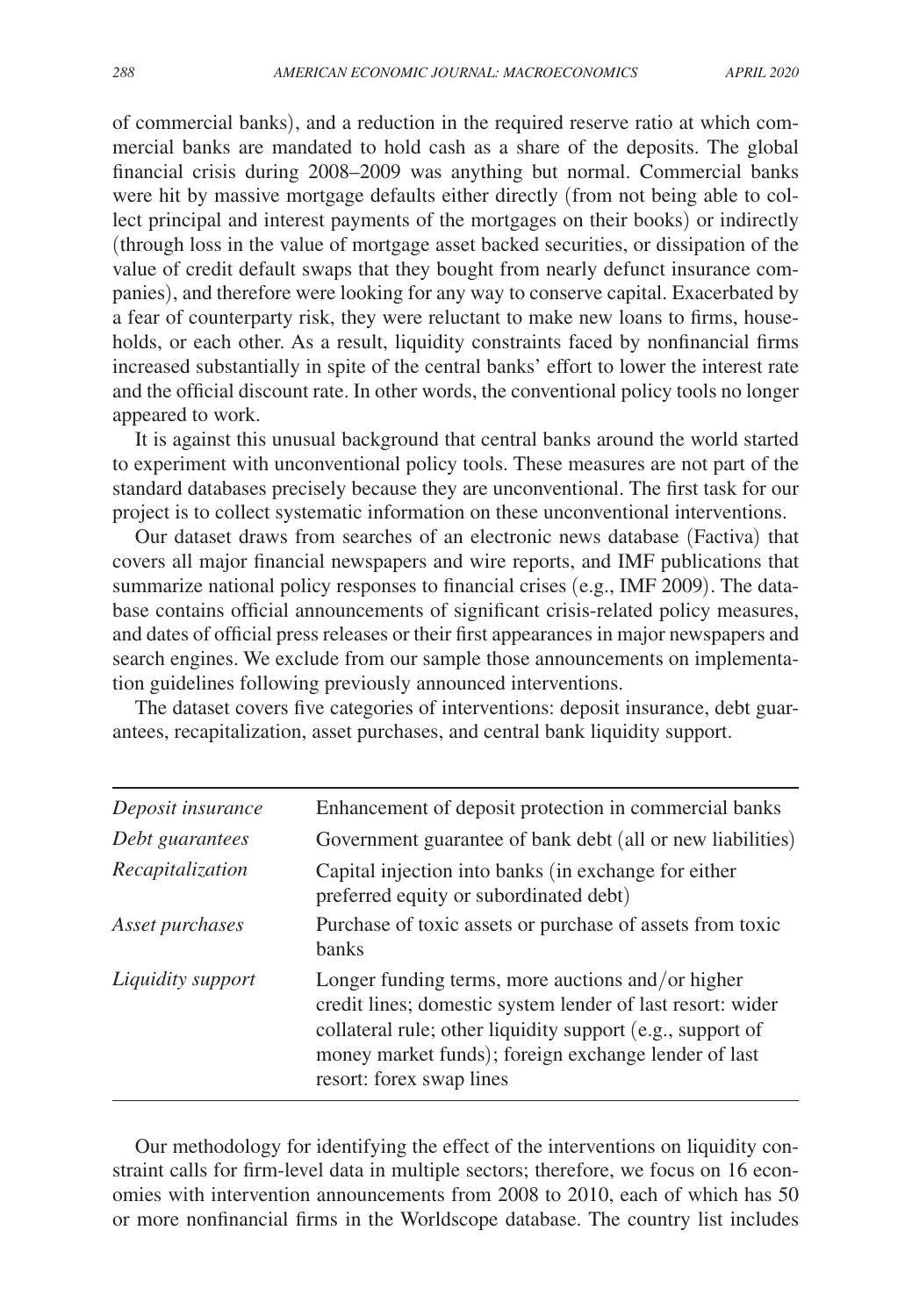Canada, France, Germany, Greece, India, Indonesia, Italy, Japan, Singapore, South Korea, Spain, Sweden, Switzerland, Turkey, the United Kingdom, and the United States.[5](#page-5-0)

For each intervention, we have data on the announcement date and the type of intervention. Sometimes we have information on the monetary value of the interventions but we do not have information on the monetary value of the need for interventions. We also use Bloomberg News, press releases, and newspaper coverage to identify the time when an unconventional intervention is publicly announced. We then compare the announcement time with the local stock market opening hours to decide whether we should use the same-day or the next-day stock closing price in constructing the one-day stock return around an intervention. We identify that 27 unconventional interventions were announced after closing hours of local stock markets, while the remaining 171 interventions were announced before closing hours. For those 27 interventions, we will then use the next-day stock closing price to construct the one-day stock return.<sup>[6](#page-5-1)</sup>

Finally, due to the rapid unfolding of the crisis and the quick implementation of interventions, we drop the intervention days when there is at least one intervention in the previous two days. Doing so helps us to reduce the compounding effects from earlier interventions. This leaves us with a total of 198 country-date-level intervention announcements in these 16 countries from January 2008 to July 2010.[7](#page-5-2) [Table](#page-6-0) 1 reports these 16 countries and the number of intervention days that have made it into our sample, as well as a breakdown of interventions by types for each country.

[Figure 1](#page-6-0) plots the number of interventions from March 2008 to July 2010. When unconventional interventions started in the first three quarters of 2008, they took the form of central bank liquidity support. Interventions skyrocketed in the fourth quarter of 2008 after the Lehman Brothers bankruptcy. In that quarter, there were 71 interventions, encompassing all types. In the first quarter of 2009, the number of interventions shrank by half to 36, in which the dominant types were direct

<span id="page-5-1"></span>rather than the global stock market. For example, suppose that an intervention is announced by the US Treasury at 11:30 am on October 30, 2008; we then examine how that announcement affects the stock returns of US firms that day, without analyzing the spillovers to European firms. In this example, the close of European stock markets will not affect our analysis of US firms.<br><sup>7</sup>In our analysis, we remove events that were reported to be fully expected or below expectations. For example,

<span id="page-5-2"></span>on October 22, 2008, the Reserve Bank of India injected \$8.8 billion into the financial system to spur lending, but analysts said they were surprised the RBI had not built on its recent aggressive easing of monetary policy with another rate cut. As a second example, on November 20, 2008, France announced a 20 billion euro fund to invest in viable firms in need of cash, and to shore up the balance sheets of companies deemed vulnerable in the face of falling stock prices. This program was reported to be below the market expectation as "the amount announced was far below the 100 billion euros initially floated as the planned startup capital last month when Sarkozy announced his French version of a sovereign wealth fund" (Agence France-Presse 2008).

<span id="page-5-0"></span><sup>&</sup>lt;sup>5</sup>We include up to 17 US interventions since 2008, covering the major initiatives such as Term Securities Lending Facility (TSLF), Primary Dealers Credit Facility (PDCF), TARP, Money Market Investor Funding Facility (MMIFF), Term Asset-Backed Securities Loan Facility (TALF), and Public-Private Investment Program for Legacy Assets. We exclude dates when an intervention announcement coincides with other major news of banks. For example, on September 29, 2008, when the Federal Reserve designed more Term Auction Facility (TAF), it was also the day when the US Congress rejected the initial \$700 billion bailout. Also, on October 7, 2008, when the Federal Reserve announced a new facility to provide a liquidity backstop to US issuers of commercial paper (Commercial Paper Funding Facility), there was also news about the negative earnings of BOFA and a potential breakdown of a merger between JP Morgan and a Japanese bank. Hence, we exclude the CPFF from our sample. 6 In this paper, we study how an intervention by a country affects nonfinancial firms' stocks in that country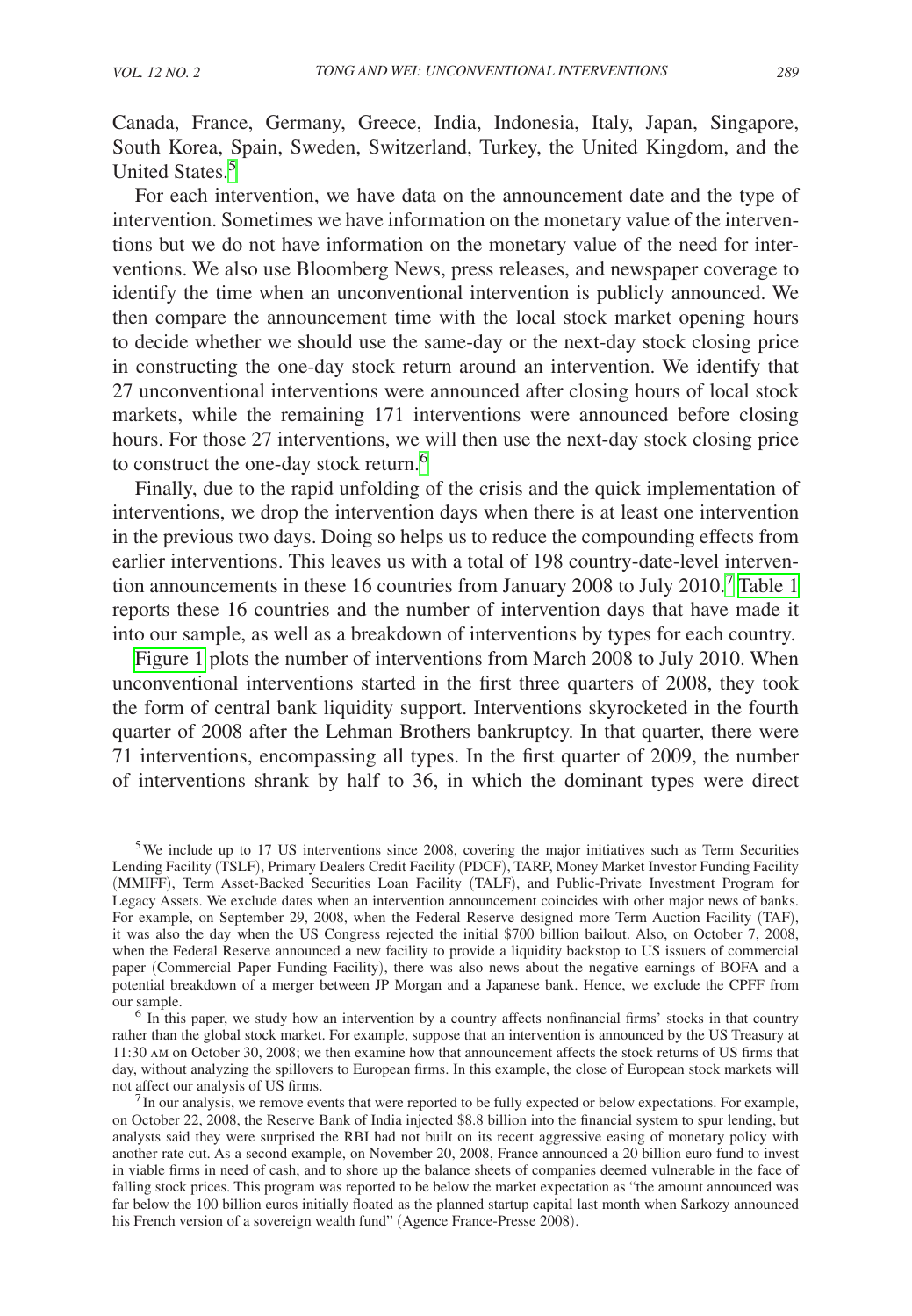<span id="page-6-0"></span>

| Country              | Intervention<br>days | Deposit<br>insurance | Deposit<br>guarantees | Recapitalization | Asset<br>purchases | Liquidity<br>support |
|----------------------|----------------------|----------------------|-----------------------|------------------|--------------------|----------------------|
| Canada               | 10                   |                      |                       |                  |                    |                      |
| France               | 12                   |                      |                       |                  |                    |                      |
| Germany              | 31                   |                      | 16                    |                  |                    |                      |
| Greece               | 14                   |                      |                       |                  |                    |                      |
| India                |                      |                      |                       |                  |                    |                      |
| Indonesia            |                      |                      |                       |                  |                    |                      |
| Italy                |                      |                      |                       |                  |                    |                      |
| Japan                | 10                   |                      |                       |                  |                    |                      |
| Singapore            |                      |                      |                       |                  |                    |                      |
| South Korea          |                      |                      |                       |                  |                    |                      |
| Spain                | 17                   |                      |                       |                  |                    |                      |
| Sweden               | 24                   |                      | 10                    |                  |                    |                      |
| Switzerland          |                      |                      |                       |                  |                    |                      |
| Turkey               |                      |                      |                       |                  |                    |                      |
| United Kingdom       | 26                   |                      |                       | 10               |                    |                      |
| <b>United States</b> | 17                   |                      |                       |                  |                    |                      |

| TABLE 1— INTERVENTIONS BY COUNTRY AND TYPE (2008–2010) |  |
|--------------------------------------------------------|--|
|--------------------------------------------------------|--|



Figure 1. Number of Interventions

recapitalizations and asset purchases.<sup>8</sup> In the second quarter of 2009, the interventions declined further to 23. However, the pace of interventions picked up again in the second quarter of 2010, with the unfolding of the European Sovereign Debt Crisis.

[Figure 2](#page-7-0) plots the distribution of different types of intervention measures. Across the 198 country-date-level interventions, there are 258 intervention measures in total. Since a government may undertake more than one measure on a given day,

<span id="page-6-1"></span><sup>8</sup> Certain interventions may have a natural physical limit on the number of possible actions. For example, governments generally can enact a deposit insurance scheme once.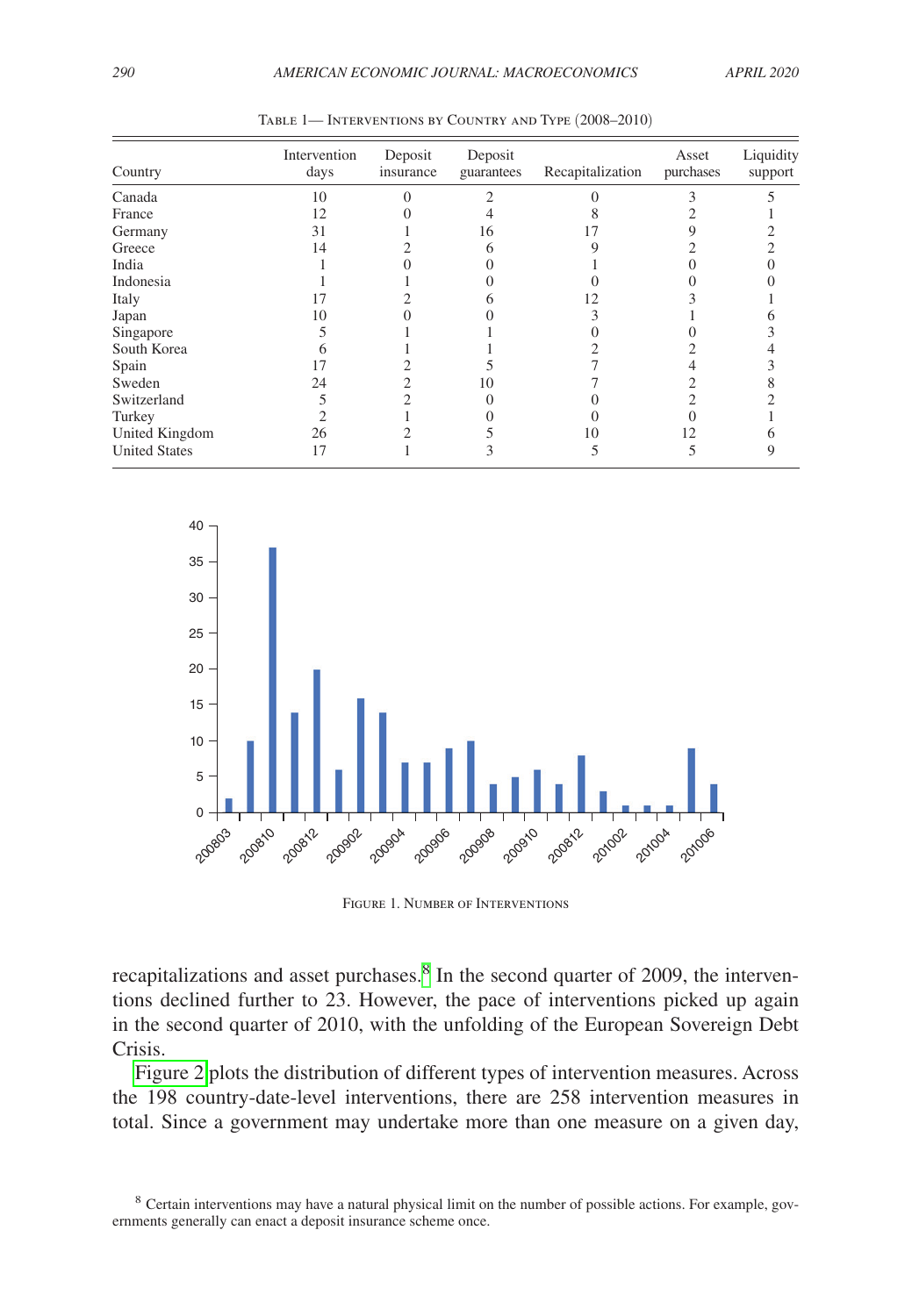<span id="page-7-0"></span>

FIGURE 2. THE DISTRIBUTION OF INTERVENTION TYPES

the total number of measures exceeds the number of interventions.<sup>[9](#page-7-1)</sup> Overall, there are 18 enactments or enhancements of deposit insurance, 59 government guarantees of debt by financial institutions, 81 direct recapitalizations of financial institutions, 47 asset purchases, and 53 central bank liquidity supports.

#### **II. Methodology**

Our methodology might be labeled as an event study "plus." That is, on top of an event study specification, we simultaneously perform a cross-country, cross-sector analysis that explores interactions between cross-sector differences in the intrinsic liquidity need for working capital and cross-country differences in the timing of intervention announcements.

An event study is a standard tool. For example, Veronesi and Zingales (2010) examine how bank stocks were affected by the US Treasury-Federal Deposit Insurance Corporation joint plan (Paulson's Plan) on October 3, 2008. Event studies face their limitations, such as the challenge in measuring the aggregate effect of interventions, as other events may happen simultaneously. We aim to alleviate this concern by

<span id="page-7-1"></span><sup>&</sup>lt;sup>9</sup>For example, on October 8, 2008, the United Kingdom announced both debt guarantee and bank recapitalization.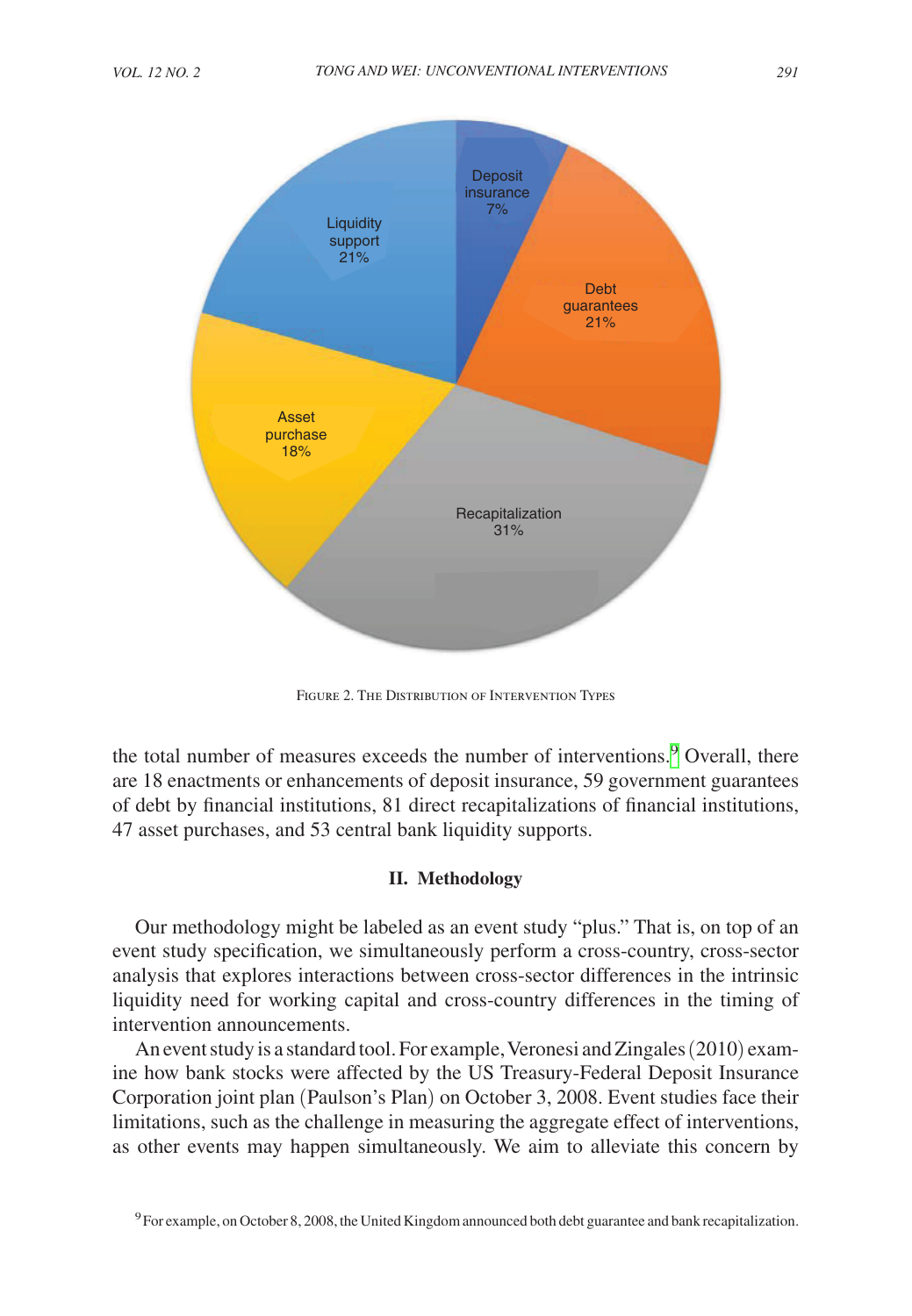pooling over a relatively large sample of interventions. Most importantly, we focus on differential policy impacts across sectors with different degrees of liquidity need for working capital. If interventions alleviate the financial constraint, then it will likely be reflected in the relative price movement across these sectors.

It is useful to keep in mind the limitations of an event study approach. First, it assumes that the stock prices are informative. Second, because the event window is relatively narrow, it does not directly describe long run effects. In Section IIIE, we will also analyze the impact of the interventions on firm real activities, especially capital expenditure, R&D, and employment.

#### A. *Basic Specification*

Our basic empirical strategy is to check whether, in a given country, an ex ante classification of firms by their characteristics in terms of the degree of intrinsic liquidity need helps to predict the ex post magnitude of their stock price changes around intervention announcements. To be precise, our specification is given by the following equation:

(1) *Stock return*<sub>*i,j,k,t*</sub> = 
$$
\phi
$$
*Intrinsic liquidity need*<sub>*j*</sub> +  $\lambda$ *Control*<sub>*i,j,k,t*</sub>

 $+$  *Intervention dummies*<sub> $k,t$ </sub> +  $e_{i,j,k,t}$ ,

where *i* stands for company, *j* for sector, *k* for country, and *t* for intervention day. To see how a government intervention affects the extent of a liquidity crunch in a country, we focus on the coefficient on nonfinancial firms' intrinsic liquidity need. The slope coefficient,  $\phi$ , then captures the degree to which a credit crunch depends on government intervention.

We will start with stock return as our analysis to have a sense of the overall impact of unconventional policies on stocks. Then we will examine abnormal stock returns constructed from a market model. Reassuringly, the key results carry through when we study abnormal returns.

Asset pricing models provide guidance for control variables. We add the two factors from Fama and French (1992): firm size (log of assets in US dollars) and book-to-market ratio (the book value of equity divided by the market value of equity). We follow Whited and Wu (2006) and incorporate the two factors by entering the relevant firm characteristics directly in our regressions rather than entering them indirectly by going through a factor model first. For control variables, these two ways of incorporating the factors would be equivalent.<sup>10</sup> Moreover, as stock prices may change due to the impact of an intervention on aggregated demand, we further control for sector-level intrinsic sensitivity to the demand shock as in Tong and Wei (2011).

<span id="page-8-0"></span> $10$ Entering firm characteristics directly in our regressions is easy to implement, though the interpretation of the coefficients on these factors is less straightforward.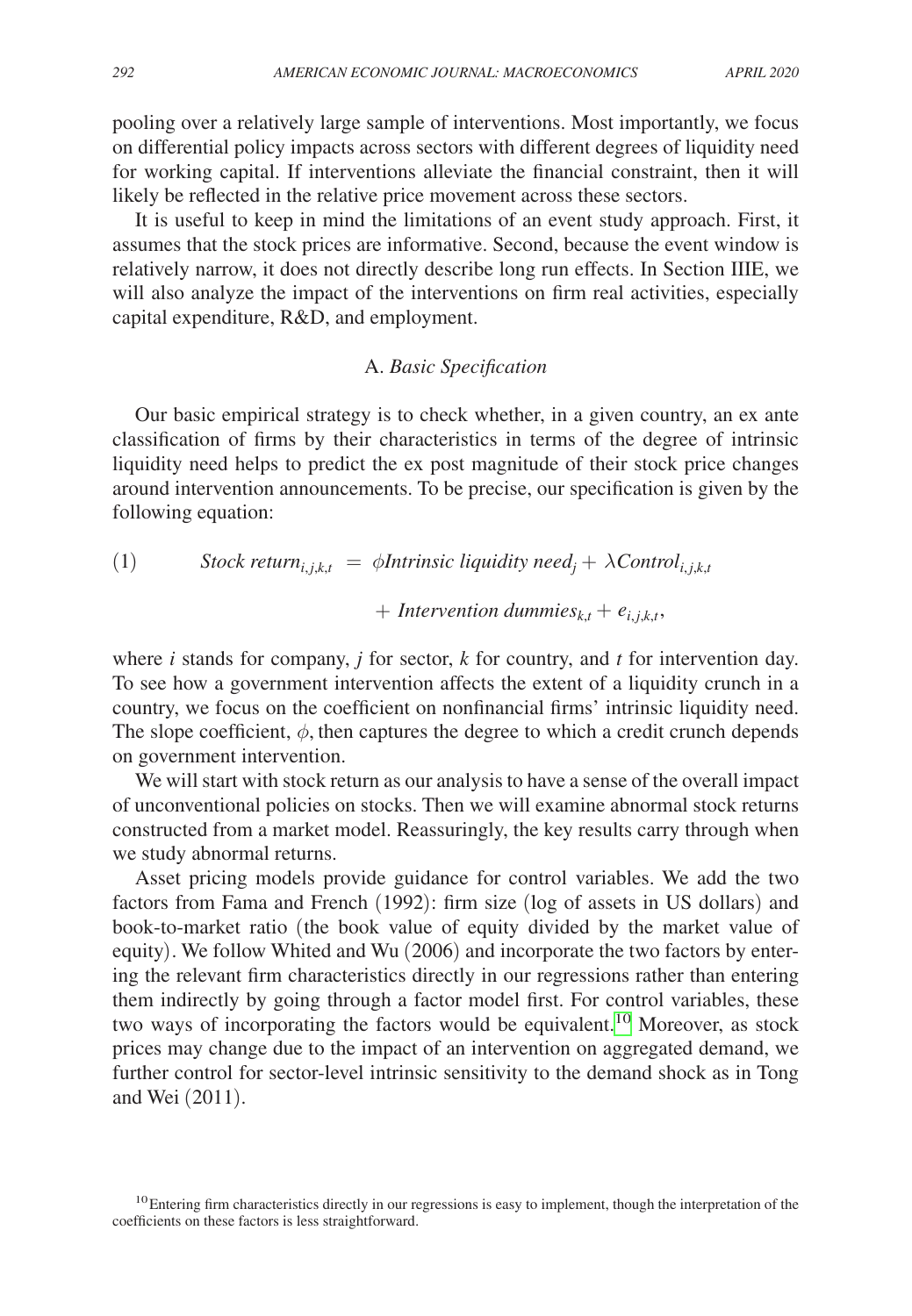#### B. *Key Data*

We describe here in more detail how we define stock return, the sector-level intrinsic liquidity need, and other explanatory variables.

*Stock Returns.—*To construct our dependent variable, we collect data on stock prices of 7,873 nonfinancial firms in the 16 countries over the period 2008 to 2010. The daily stock price index is retrieved from Datastream, which adjusts for dividends and capital actions such as stock splits and reverse splits. To reduce the inference of illiquid stocks, we drop the cases in which there is no single trade of the stock at the announcement day, the day before, and the day after. We measure stock return as the log difference between stock price at the announcement day (*t*) and that at the previous trading day  $(t - 1)$ . For those 27 unconventional interventions that were announced after closing hours of local stock markets, we will then use the next-day stock closing price to construct the one-day stock return. We start with stock return as the dependent variable. We then use abnormal stock return as the dependent variable, which will be constructed from a market model.

*Intrinsic Liquidity Need for Working Capital.—*We develop a measure of intrinsic liquidity need for working capital. Working capital is required for a firm to operate and to satisfy both short-term debt payment and ongoing operational expenses. Firms may use lines of credit, term loans, or commercial papers to cover their working capital need. If a liquidity crunch strikes, those industries with greater intrinsic need for working capital should experience a larger decline in stock prices.

We construct a sector-level measure of intrinsic liquidity need for working capital by the concept of a "cash conversion cycle," which has also been adopted by Raddatz (2006) and Kroszner, Laeven, and Klingebiel (2007). The cycle measures the time elapsed from the moment a firm pays for its inputs to the moment it receives payment for the goods it sells. We assume that this intrinsic liquidity need is due to pure technological reasons, such as the length of the production process and the mode of operation. For firms in the United States during a noncrisis period, when the supply of finance is as abundant as any country, the relative values of the cash conversion cycle across sectors reflect relative true need for working capital. More specifically, $11$ 

Cash conversion cycle

Cash conversion cycle  
= 
$$
365 \times \left( \frac{\text{inventories} - \text{ accounts payable}}{\text{cost of goods sold}} + \frac{\text{ accounts receive} \times \text{total sales}}{\text{total sales}} \right)
$$
.

The sector-level proxy is constructed as follows. First, for each US firm from 1990 to 2006, we calculate the cash conversion cycle based on annual data from

<span id="page-9-0"></span><sup>&</sup>lt;sup>11</sup> Inventories, accounts receivable, and accounts payable are year-end numbers, while costs of goods and sales are aggregated over the year. We follow the convention in the literature and multiply the ratio by 365 (i.e., the number of days in a year).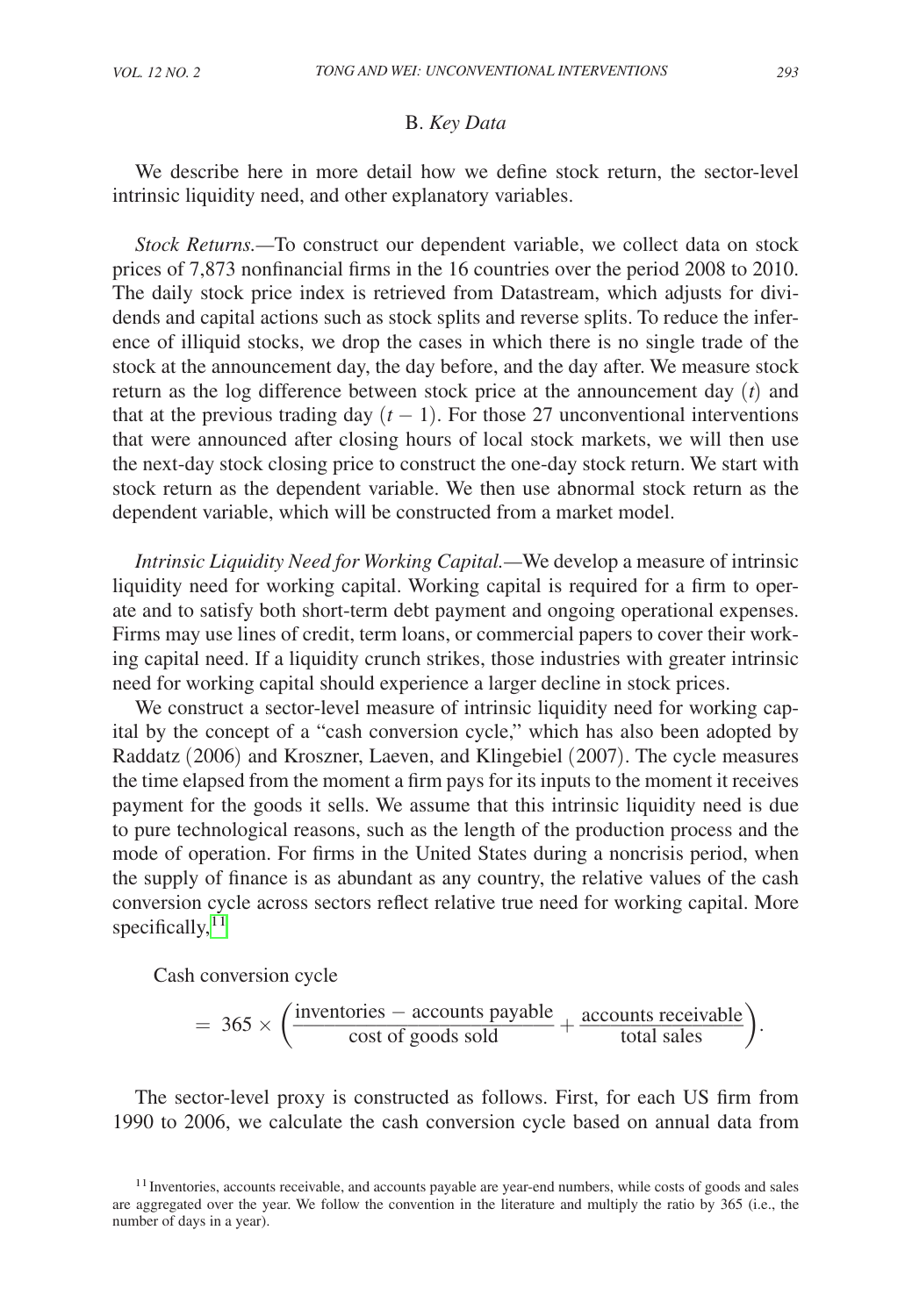Compustat USA Industrial Annual. Then we calculate the median within each US SIC three-digit sector and apply it as the sector's intrinsic liquidity need for working capital. The index for the US firms is then extrapolated to other countries. As in Raddatz (2006), we rely on US firm data in that the supply of liquid funds is much more elastic in the United States. Hence, observed differences in relative working capital levels across industries are mainly driven by demand. Following Raddatz (2006), we also drop sectors in the utilities industry, service industry, and public administration because these sectors are subject to strict regulation and their financing needs are not comparable with those of other industries. In this paper, we add the sector of retail industries to reflect its need of working capital. This leaves us with 173 three-digit sectors. Finally, we take the log of the index to alleviate influence of potential outliers. The median and mean values of this log index are 4.48 and 4.43, respectively, and the standard deviation is 0.47.

Note that this index may be noisy, but this would work against us as it tends to increase standard errors and makes it harder for us to find significant coefficients on variables involving this index. As a robustness check, we will use a firm-level liquidity need based on the log of the median firm-level cash conversion cycle from the years 2000 to 2006. We use the precrisis firm-level liquidity need to alleviate potential endogenous issues between a firm's liquidity need and its stock returns.

This indicator is designed to capture the intrinsic need for working capital to satisfy a firm's short-term debt payment and ongoing operational expenses. Separately, we will also use an indicator to capture a firm's intrinsic financing need for longterm investment.

*External Financing Needs for Capital Expenditure.—*To measure an industry's intrinsic dependence on external finance for capital expenditure, we use the finanmainstructure of external mance for capital experience, we use the man-<br>cial dependence measure proposed by Rajan and Zingales (1998). They compute an<br>industry's dependence on external finance as:<br>Financial dependence  $=$ industry's dependence on external finance as:

Financial dependence = 
$$
\frac{Capital\ expenditures - Cash\ flow}{Capital\ expenditures}
$$

where *Cash flow* = cash flow from operations + decreases in inventories +  $decreases$  in receivables  $+$  increases in payables. The index is computed using data on listed US firms, which are judged to be least likely to suffer from financing constraints relative to firms in other countries. Conceptually, the Rajan and Zingales index aims to identify sectors that are naturally more dependent on external financing for their capital expenditure[.12](#page-10-0) To calculate the Rajan and Zingales index, we take the following steps. We first sort every firm in the Compustat USA files based on their three-digit SIC sectoral classification and then calculate the ratio of dependence on external finance for each firm by aggregating cash flows and expenditures as in Rajan and Zingales over the period 1990–2006. We then calculate the financial

<span id="page-10-0"></span><sup>&</sup>lt;sup>12</sup> While the original Rajan and Zingales (1998) paper covers only 40 (mainly SIC two-digit) sectors, we recompute their measure using data for the period 1990–2006 to expand the coverage to around 173 SIC three-digit sectors. We drop firms active in the utilities industry (SIC 4), financial industry (SIC 6), and public administration (SIC 9) because these firms are either subject to strict regulation or their financing needs are not comparable with those of other industries.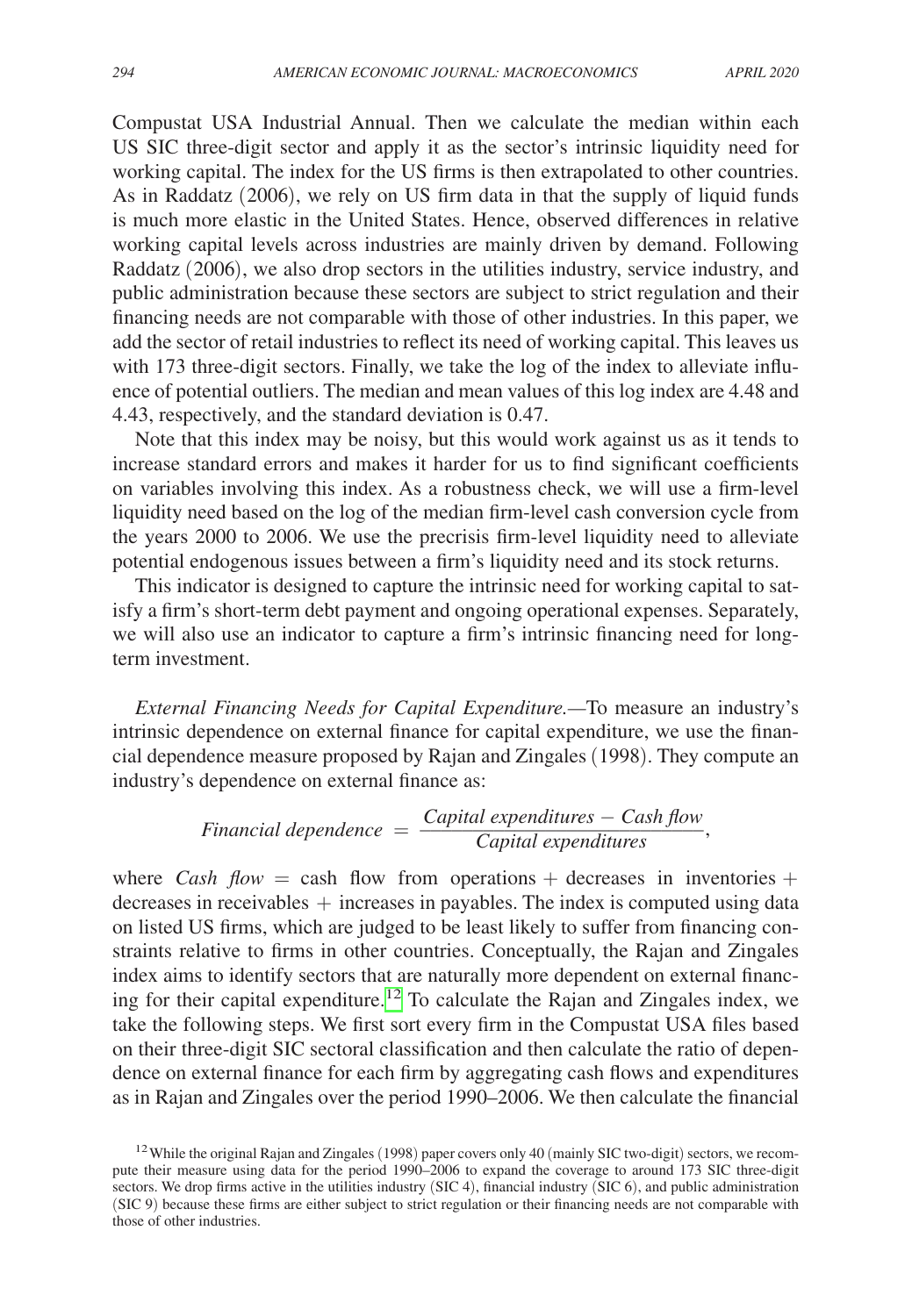dependence index as the sector-level median value of these firm ratios for each SIC three-digit sector that contains at least five firm observations.

*Control Variables and Summary Statistics*.—Another regressor is an index of a sector's sensitivity to a contraction in aggregate demand. Tong and Wei (2011) propose such an index at the sector level based on the stock price reactions of the firms in that sector to the September 11, 2001 terrorist attack. Duchin, Ozbas, and Sensoy (2010) also follow this approach to control for the demand channel when examining US firms during the subprime crisis. To construct the index, we first compute the change in log stock price for each US firm from September 10, 2001 to September 28, 2001. We then look at the mean of log stock price change for each three-digit SIC sector, and use it as the sector-level demand sensitivity.<sup>[13](#page-11-0)</sup> Excluding the utilities industry (SIC 4), service industry (SIC 7 and 8), and public administration (SIC 9), we are left with 173 three-digit level sectors in total. The median and mean values of this index are 1.60 and 1.71, respectively, and the standard deviation is 1.24. (In robustness checks, we will also include additional firm characteristics, such as firm size, growth opportunity, and leverage. And again, the main results hold.)

Our baseline sample includes 95,792 firm-date observations for firms in countries with interventions on those dates. (Appendix [Table A1](#page-23-0) lists the number of firms in the sample for each country.) One extension that will be reported will expand the sample to include up to four trading dates before each intervention, resulting in a larger sample of 390,048 observations. [Table 2](#page-12-0) summarizes the dependent and key explanatory variables. The stock return in the first row captures the log difference in stock prices for nonfinancial firms from the day before the intervention  $(t - 1)$  to the intervention day (*t*). It has a mean of 0.06 percent and a median of 0. Note that the average stock return outside the intervention periods (from  $t - 4$  to  $t - 3$ ) for the same sample of nonfinancial firms is −0.62 percent. Hence stock prices tend to do better on intervention days than on nonintervention days.<sup>[14](#page-11-1)</sup>

#### **III. Results**

#### A. *Baseline Results*

We start with the basic specification in equation (1) and report the results in [Table](#page-12-0) 3. We find that government interventions on financial sectors have a significantly positive impact on alleviating the liquidity constraints of nonfinancial firms.

<span id="page-11-0"></span><sup>&</sup>lt;sup>13</sup>We argue that this index primarily reflects the relative sensitivity of a firm's stock price to an unexpected shock in aggregate demand, and is less influenced by a firm's sensitivity to financial constraints or uncertainty shocks. First, we show that there was a large downward shift in expected aggregate demand, as reflected by a downward adjustment in the consensus forecast of US GDP growth in the aftermath of the shock. Second, because the Federal Reserve took timely actions, both the real interest rate and the TED spread, after initial spikes, quickly returned to the pre-9/11 level, suggesting the restoration of market liquidity. Third, the VIX index, a proxy for the degree of market uncertainty, returned to its pre-9/11 level by September 28, 2001. We therefore conclude that the stock price change from September 10 to 28 primarily reflects the shock in the aggregate demand (Tong and Wei 2011).

<span id="page-11-1"></span> $14$ The theoretical model of Pástor and Veronesi (2012) predicts that the stock returns on announcements tend to be negative because favorable policy changes tend to be anticipated whereas unfavorable policy changes tend to have a bigger element of surprise. Of course, this is an average statement, and the model does not rule out the actual announcement effect of a given policy change to be either positive or negative.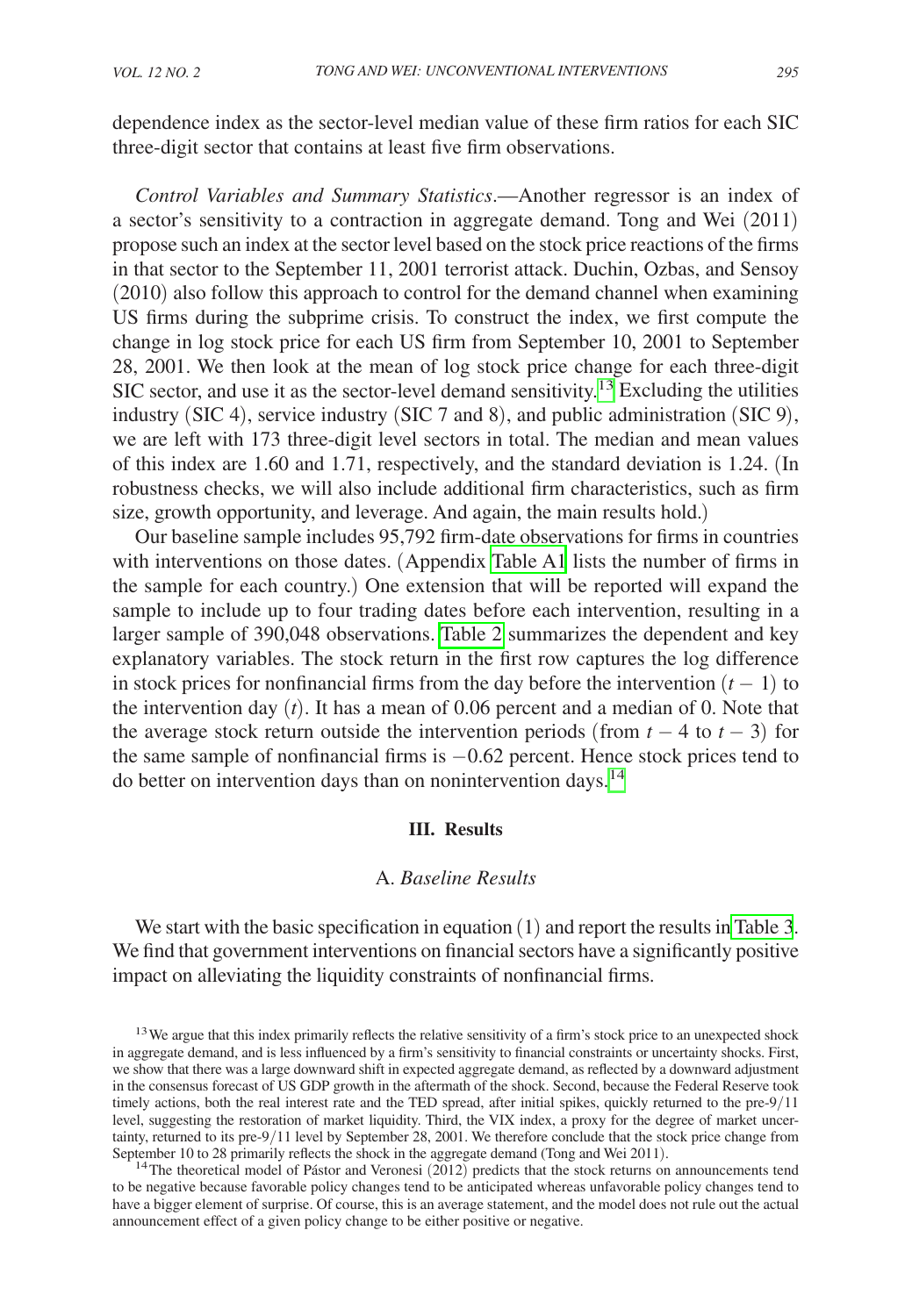<span id="page-12-0"></span>

| Variables                                         | <b>Observations</b> | Median   | Mean     | <b>SD</b> | Min      | Max   |
|---------------------------------------------------|---------------------|----------|----------|-----------|----------|-------|
| Firm-level (for nonfinancial firms)               |                     |          |          |           |          |       |
| Stock return (percent)                            | 95,792              | $\Omega$ | 0.06     | 5.44      | $-18.77$ | 17.23 |
| Abnormal stock return (percent)                   | 95,792              | 0.0084   | $-0.15$  | 4.92      | $-24.96$ | 24.86 |
| Firm size $(2007)$                                | 7.873               | 12.21    | 12.32    | 2.04      | 2.83     | 20.49 |
| Book-to-market ratio (2007)                       | 7.873               | 0.57     | 0.72     | 0.54      | 0.0066   | 2.63  |
| Firm leverage (2007)                              | 7.824               | 0.15     | 0.19     | 0.17      | 0.00     | 0.90  |
| Log change of capital expenditure ( $\times$ 100) | 5,730               | $-2.85$  | $-12.06$ | 125.20    | $-510.0$ | 347.9 |
| Log change of $R&D \;(\times 100)$                | 2.960               | 10.23    | 11.64    | 63.73     | $-224.8$ | 229.8 |
| Log change of employee number ( $\times$ 100)     | 4,309               | 4.61     | 3.04     | 48.51     | $-249.3$ | 191.3 |
| Sector-level                                      |                     |          |          |           |          |       |
| Liquidity need for working capital (log)          | 173                 | 4.48     | 4.43     | 0.47      | 2.63     | 5.68  |
| Demand sensitivity                                | 173                 | 1.60     | 1.71     | 1.24      | $-1.19$  | 4.93  |
| External financing needs for capital expenditure  | 173                 | $-0.11$  | 0.03     | 0.81      | $-2.57$  | 4.41  |

Table 2—Summary Statistics

*Notes:* The sample is for 7,873 listed nonfinancial firms in 16 countries from 2008 to 2010. Firm-level stock return is the log difference between the stock price at the announcement day  $(t)$  and that at the previous trading day (*t* − 1). The abnormal return is based on a market model. Firm size is the log of assets in US dollars at year 2007. Book-to-market ratio is the book value of equity divided by the market value of equity at year 2007. Firm leverage is measured as firm's total debt over total assets at year 2007. Changes of capital expenditure, R&D, and employee number are measured from 2007 to 2012. "Liquidity need for working capital," "Demand sensitivity," and "External financing needs for capital expenditure" are described in Section IIB.

Table 3—Unconventional Interventions and Liquidity Constraints

|                              | Gross<br>return<br>(1) | Abnormal<br>return<br>(2) | Adding<br>controls<br>(3) | Adding<br>leverage<br>(4) | Remove<br>bond issuance<br>(5) |
|------------------------------|------------------------|---------------------------|---------------------------|---------------------------|--------------------------------|
| Liquidity need               | 0.10<br>[0.056]        | 0.072<br>[0.037]          | 0.075<br>[0.037]          | 0.072<br>[0.037]          | 0.096<br>[0.039]               |
| Firm size                    |                        |                           | 0.0049<br>[0.0078]        | 0.0024<br>[0.0083]        | $-0.0042$<br>[0.0084]          |
| Demand sensitivity           |                        |                           | $-0.020$<br>[0.018]       | $-0.020$<br>[0.018]       | $-0.018$<br>[0.018]            |
| Book-to-market ratio         |                        |                           | 0.012<br>[0.040]          | 0.015<br>[0.040]          | 0.018<br>[0.040]               |
| Leverage                     |                        |                           |                           | 0.085<br>[0.090]          | 0.095<br>[0.087]               |
| Intervention fixed effects   | Yes                    | Yes                       | Yes                       | Yes                       | Yes                            |
| <b>Observations</b><br>$R^2$ | 95,792<br>0.263        | 95,792<br>0.057           | 95,792<br>0.057           | 95,229<br>0.057           | 88,653<br>0.059                |

*Notes:* The dependent variable is the abnormal stock returns of nonfinancial firms between the announcement day  $(t)$  and the previous trading day  $(t - 1)$ , except in column 1 where it is the gross stock returns. Liquidity need denotes intrinsic liquidity need for working capital at the sector level. Column 5 drops firms that ever issued a bond from 2008 to 2011. Robust standard errors are in brackets. Standard errors are clustered at the three-digit sector level.

In column 1, we first examine the gross stock return. We include the intrinsic liquidity need for working capital, as well as intervention fixed effects. We cluster the standard errors at the level of the three-digit sector, as our key variable—liquidity need—is defined at this level. We find that stock return is significantly higher for sectors with large liquidity needs around the interventions. Hence, column 1 suggests the easing of liquidity constraint following an intervention.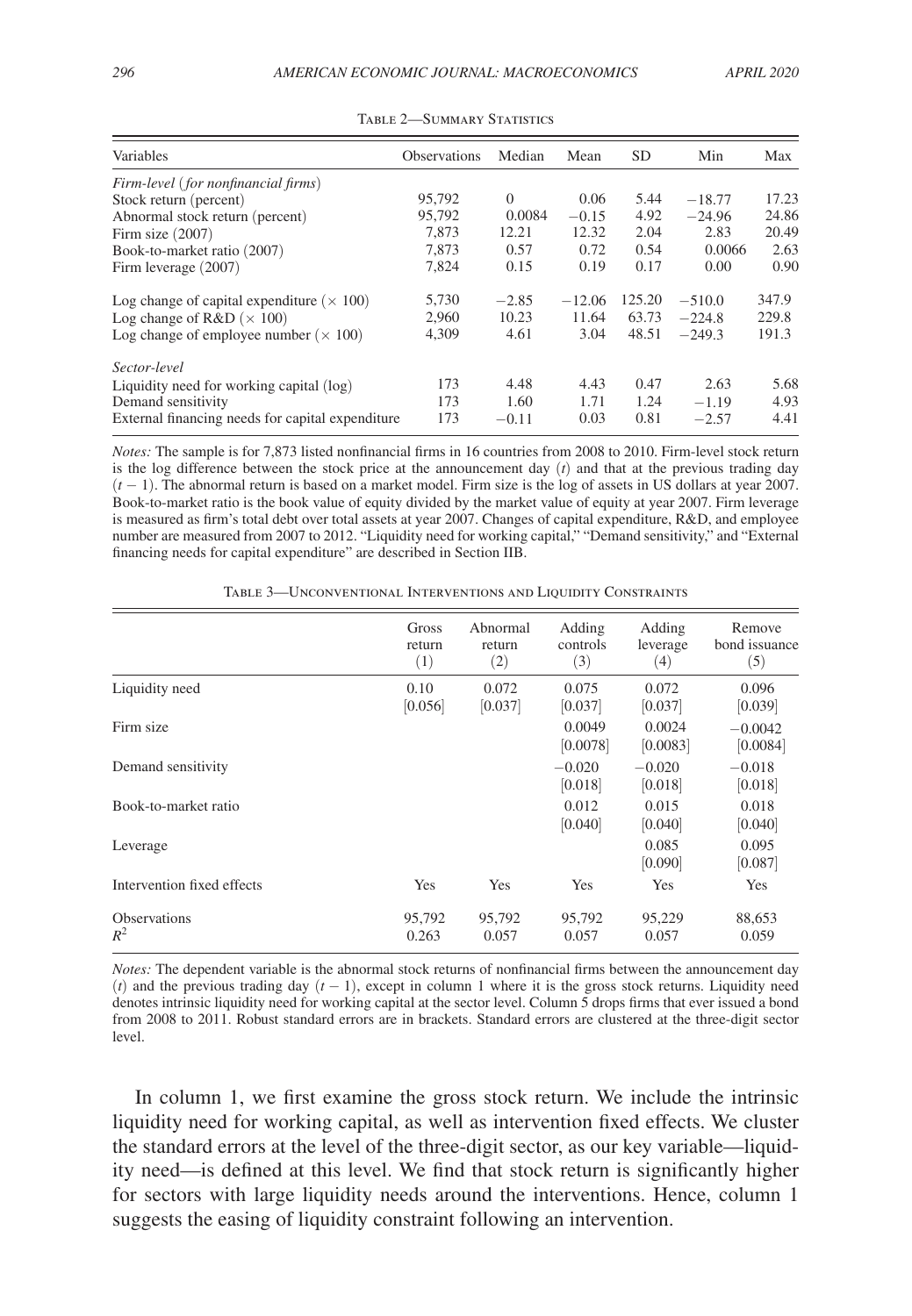In column 2, we examine the abnormal stock return. To compute the abnormal return, we employ a market model to construct the abnormal return as follows:

## (2) *Abnormal return*<sub>i,t</sub> = *Stock return*<sub>i,t</sub> – *Alpha*<sub>i</sub> – *Beta*<sub>i</sub> × *Market return*<sub>k,t</sub>.

We first construct each firm's beta annually based on the correlation of weekly firm-level stock returns and local market returns.[15](#page-13-0) We then construct each firm's alpha in a given year as the annual average of the firm's weekly average return minus the beta multiplied by the annual average market return. We use the one-year-lagged beta and alpha in constructing the abnormal return around a given intervention date.<sup>16</sup> The abnormal return has a median of 0.01 percent, a mean of  $-0.15$  percent, and a standard deviation of 4.92 percent.

Overall, the results for abnormal returns in column 2 are comparable to those for raw returns in column 1. Liquidity need has a positive coefficient of 0.072, significantly different from zero at the 10 percent level. Based on this estimated coefficient, on the intervention date, firms in sectors with liquidity need at the 90 percent level (such as Special Industry Machinery, with a liquidity need value of 5.02) will see a 0.1 percent higher stock return than firms in sectors with liquidity need at the 10 percent level (such as Beverages, with a liquidity need value of 3.84).

In column 3, we add demand sensitivity, firm size, and the book-to-market ratio. These three control variables are not significant here. Reassuringly, the coefficient on liquidity need remains significant at the 5 percent level.

In column 4, we include a proxy for firm-level financial constraint (i.e., leverage as measured by total debt over total assets at the year 2007). Nonfinancial firms with a higher precrisis leverage ratio may have more difficulty in rolling over their debt during a crisis. In addition, a higher leverage ratio may by itself trigger a larger decline in stock price for a given demand shock. However, to the extent that unintentional intervention increases the inflation expectation, the reduction in the real interest rate might benefit firms that normally rely more on debt financing (see Krishnamurthy and Vissing-Jorgensen 2011). Moreover, leverage might be higher for firms with good fundamentals, as these firms could have a higher probability of obtaining a loan approval from banks, which then affects the validity of leverage as a proxy for financial constraint. In any case, we include leverage as a control variable. To reduce the impact of endogeneity, we use the leverage measured at the end of year 2007, which is predetermined to government interventions in our sample. In column 4, we find that the leverage ratio has an insignificant albeit positive

<span id="page-13-0"></span><sup>&</sup>lt;sup>15</sup> We use the domestic beta rather than a beta based on a world factor model. Griffin (2002) finds that domestic factor models perform better in explaining time-series variations in returns and have lower pricing errors than the world factor model. One could also use multifactor models to construct abnormal returns. But "gains from employing multifactor models for event studies are limited. The reason for the limited gains is the empirical fact that the marginal explanatory power of additional factors over the market factor is small, and hence, there is little reduction in the variance of the abnormal return" (MacKinlay 1997, 18).<br><sup>16</sup>As the alpha is constructed from weekly stock data, we use (1/5) × alpha in constructing the abnormal stock

<span id="page-13-1"></span>return from day  $t - 1$  to  $t$ .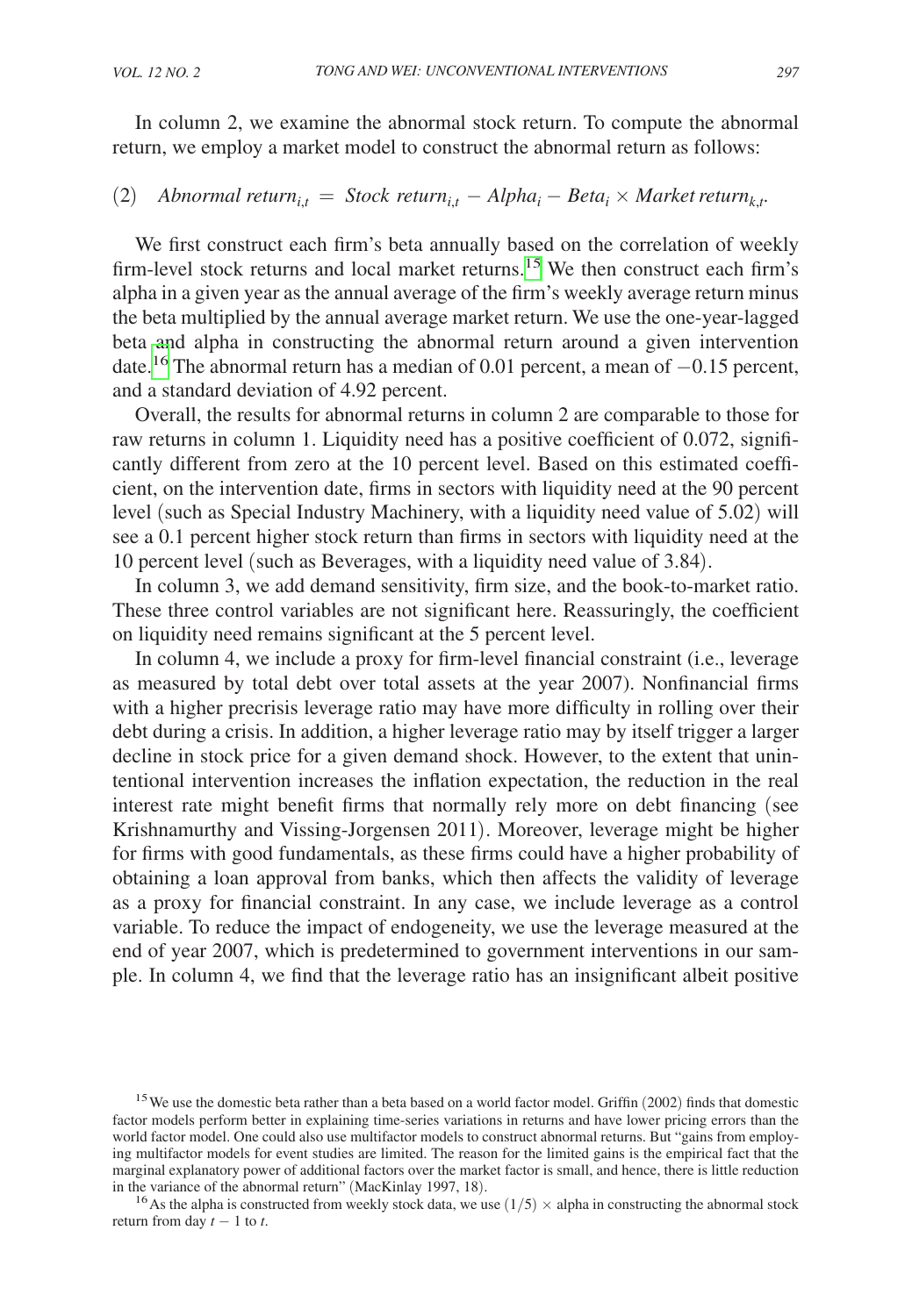coefficient. Important for the central question of this paper, the coefficient on liquid-ity need remains positive and significant at the 5 percent level.<sup>[17](#page-14-0)</sup>

Some firms may also raise funding from the credit markets without obtaining funding from banks. On the one hand, as those firms do not borrow directly from the sample, the existence of those firms will likely bias the estimated coefficient for liquidity need toward zero. But on the other hand, the more availability of bank funding will likely bring better terms for these firms through the competition between banks and credit markets. The overall effect is less clear. In column 5, we hence drop firms that ever issued a bond from years 2008 to 2011. Based on the bond issuance data from Dealogic, around 5 percent of firms in the sample issued at least one bond over this period. For the subsample of firms without bond issuance, the coefficient of liquidity need increases from 0.072 to 0.096 (see column 5 of Table 3).

#### B. *The Impact of the Banking Sector Stock Return*

Our underlying hypothesis so far is that the intervention announcements potentially improve the stability and balance sheet of the banking system and hence allow or encourage banks to provide more liquidity. If the hypothesized banking channel holds, then the relaxation of the credit crunch experienced by nonfinancial firms should be more pronounced after a government intervention when the intervention is viewed to improve the financial health of the banking system. In other words, when the banking system experiences a higher abnormal return around the intervention announcements, sectors with higher liquidity need are more likely to experience a higher abnormal return as well.

To see if the data are consistent with this channel, we take the following steps. First, we run a market model of the daily bank-sector stock return onto the market return for each country-year separately from 2006 to 2010, and construct abnormal returns for the bank sector on the intervention days. Second, we interact the abnormal bank return with liquidity need and use it as an explanatory variable for the abnormal stock return of nonfinancial firms.

One needs to be careful about the interpretation of the coefficient on the interaction term. If interventions in financial sectors alleviate liquidity constraint faced by nonfinancial firms by first making the banks healthier and more willing to lend, one should expect to see that the firms would do especially well when the banks are also doing better. In this sense, a positive and significant coefficient on the interaction term is consistent with this interpretation. But we are not able to prove that the chain of causality has to go from government interventions to better bank health to less liquidity constraints on nonfinancial firms. If nonfinancial firms do better, for whatever reason, banks benefit indirectly since nonfinancial firms are the ultimate source of bank profits. This is a test

<span id="page-14-0"></span><sup>&</sup>lt;sup>17</sup>Up to now, stock returns have been measured at the daily frequency between  $t - 1$  and  $t$ , where  $t$  is the announcement date (adjusted according to the exact time of announcement). As a robustness check, we further analyze the abnormal stock return between  $t - 1$  and  $t + 1$ . We find a slightly larger effect for liquidity need (0.08) than that in column 4 (0.072), but with a larger standard error of 0.06 as well. The larger effect of longer horizon suggests that the market may need time to digest the contents of interventions while the larger standard error is probably due to the additional noise introduced at time  $t + 1$ .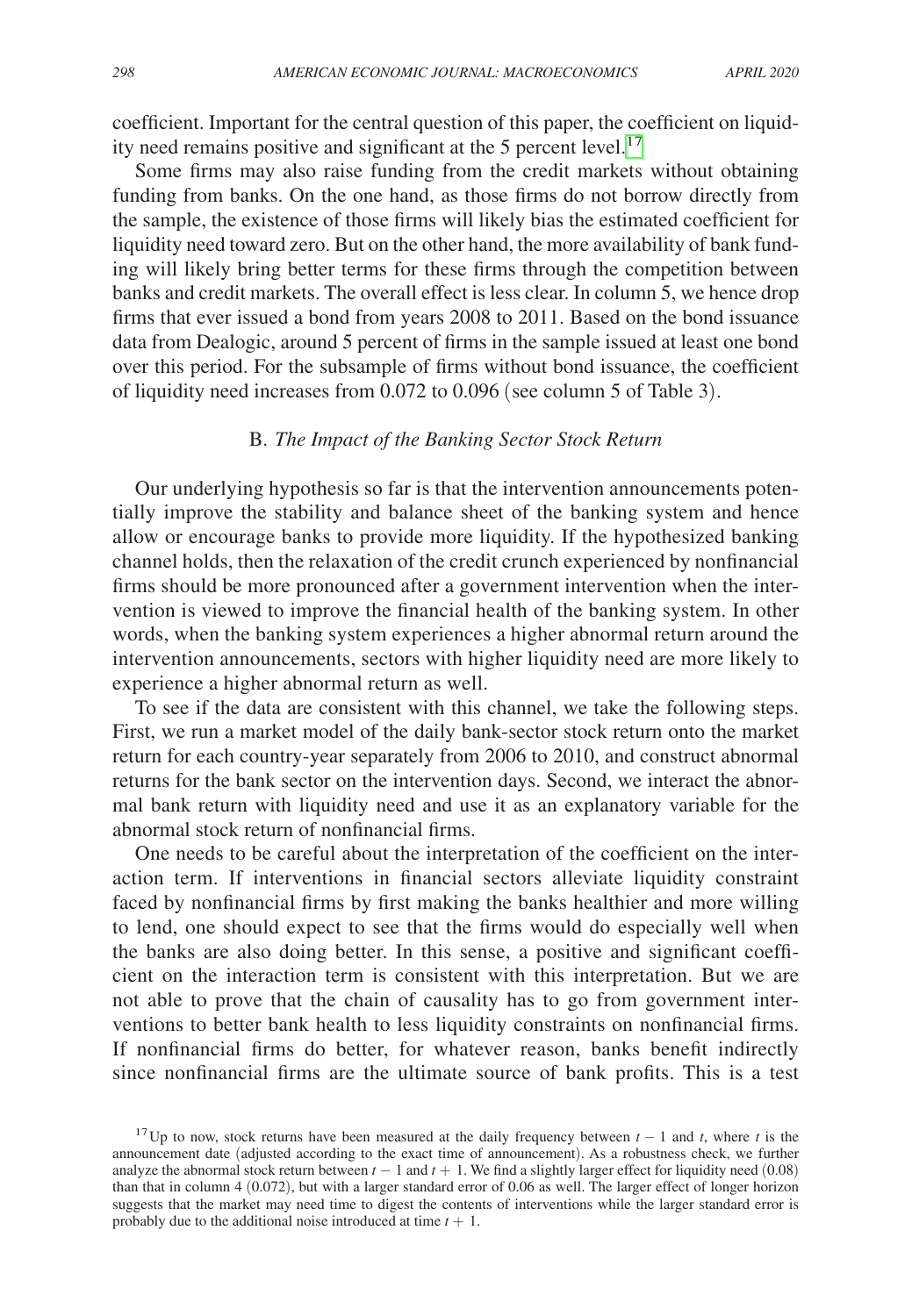|                                                                     | No sector<br>effects<br>(1) | With sector<br>effects<br>(2) | Firm-level<br>liquidity need<br>(3) | Financing<br>needs for<br>investment<br>(4) | Developed<br>countries<br>only<br>(5) |
|---------------------------------------------------------------------|-----------------------------|-------------------------------|-------------------------------------|---------------------------------------------|---------------------------------------|
| Bank abnormal return $\times$ liquidity need                        | 0.054<br>[0.018]            | 0.052<br>[0.018]              | 0.016<br>[0.0084]                   |                                             | 0.057<br>[0.019]                      |
| Liquidity need                                                      | 0.036<br>[0.048]            |                               |                                     |                                             |                                       |
| Bank abnormal return<br>$\times$ external financing needs for CapEx |                             |                               |                                     | 0.024<br>[0.011]                            |                                       |
| Firm size                                                           | 0.0042<br>[0.0095]          | 0.0031<br>[0.010]             | 0.0082<br>[0.0099]                  | 0.0030<br>[0.010]                           | 0.0075<br>[0.011]                     |
| Sector fixed effects<br>Intervention fixed effects                  | N <sub>0</sub><br>Yes       | Yes<br>Yes                    | Yes<br>Yes                          | Yes<br>Yes                                  | Yes<br>Yes                            |
| <b>Observations</b><br>$R^2$                                        | 95,792<br>0.057             | 95,792<br>0.059               | 84,690<br>0.063                     | 95.762<br>0.059                             | 89,448<br>0.049                       |

Table 4—Is There a Banking Channel for Alleviation of a Credit Crunch?

*Notes:* The dependent variable is the abnormal stock returns of nonfinancial firms between the announcement day  $(t)$  and the previous trading day  $(t - 1)$ . Liquidity need denotes intrinsic liquidity need for working capital, measured at either the three-digit sector level (columns 1, 2, and 5) or the firm level (column 3). Firm-level liquidity need is the log of the median firm-level cash conversion cycle from 2000 to 2006. External financing needs for capital expenditure follows Rajan and Zingales (1998). Robust standard errors are in brackets. Standard errors are clustered at the country-date-sector level.

for a necessary but not sufficient condition for the bank channel. One suggestive piece of evidence in favor of our interpretation is that when the interventions are targeting banks, such as bank recapitalization, we find that sectors with a larger liquidity need for working capital perform better than other sectors with a smaller liquidity need. In Section IIIC, we will further expand the sample to include nonintervention dates and instrument bank return with an intervention dummy.

The regression results are presented in Table 4, with the abnormal stock returns of nonfinancial firms as the dependent variable. In column 1, we include the interaction term between bank sector abnormal returns and liquidity need. Bank sector abnormal returns itself is excluded as it is fully captured by intervention fixed effects. We find that the interaction term does have a positive coefficient, which is significant at the 1 percent level.

In column 2, we further include three-digit sector fixed effects to control for omitted factors at the sector level. Liquidity need is now excluded as it is fully captured by sector fixed effects. Reassuringly, the interaction of bank return and liquidity need remains significant at the 1 percent level.

We can gauge the economic magnitudes of the intervention. The sector at the ninetieth percentile of liquidity need is Special Industry Machinery (with a liquidity need value of 5.02), while the sector at the tenth percentile is Beverages (with a liquidity need value of 3.84). The ninetieth percentile of bank abnormal return is for the US intervention on October 21, 2008 (with a bank abnormal return of 4.57 percent), while the tenth percentile is for the German intervention on December 17, 2009 (with a bank abnormal return of −2 percent). Based on column 2 of Table 4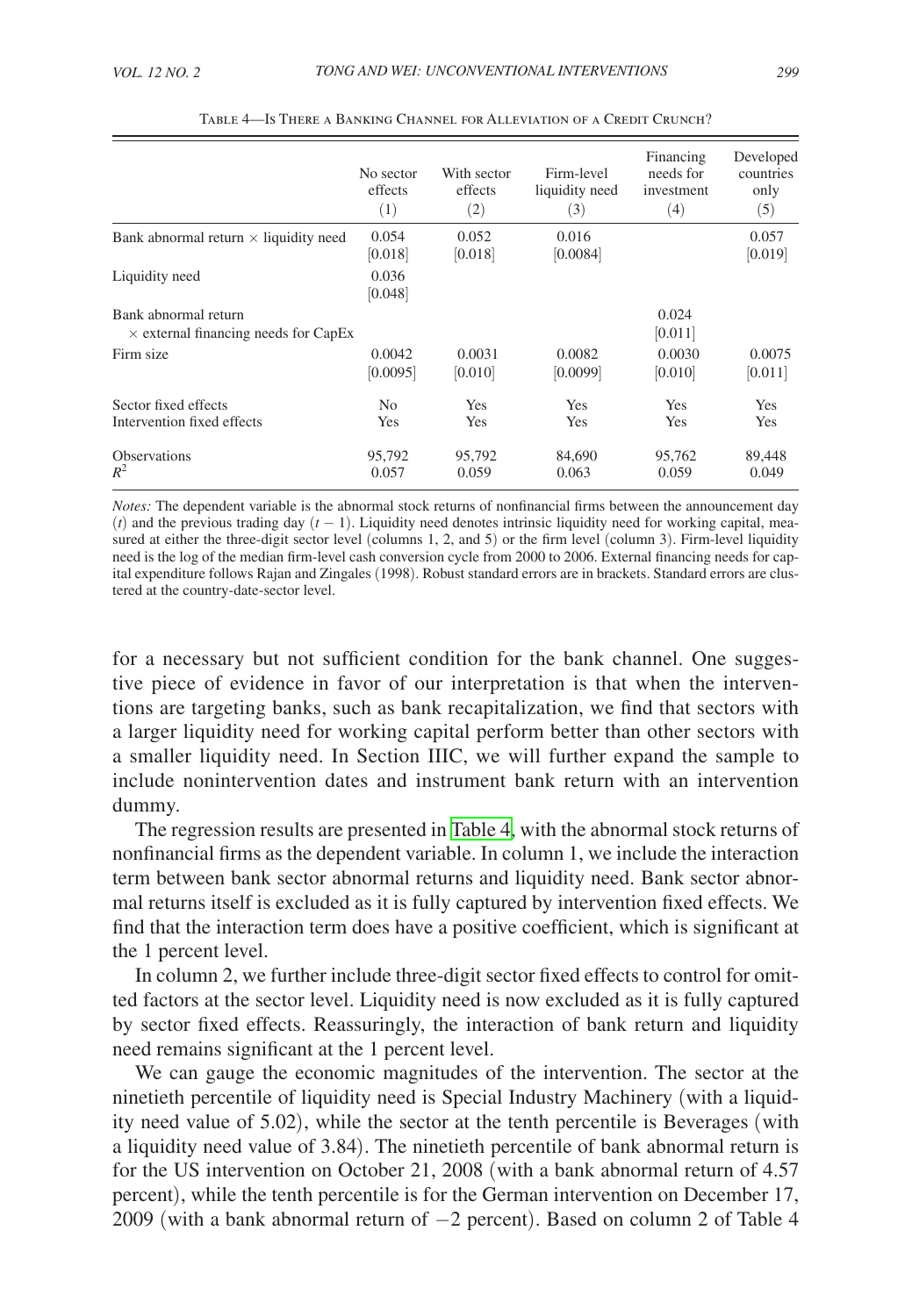(with a coefficient of 0.052 for the interaction of liquidity need with bank abnormal return), the stock return of Special Industry Machinery should be 0.36 percent higher than that of Beverages in the United States (10/21/08) as compared to in Germany  $(12/17/09)$ . The difference is not trivial compared to the median stock return of firms (0.01 percent).

In column 3, we include a measure of firm-level liquidity need, which is the log of the median firm-level cash conversion cycle from 2000 to 2006. We add its interaction with the bank abnormal return. The interaction term has a coefficient of 0.016, significantly different from zero at the 10 percent level.

In column 4, we include the interaction of sector-level external financing needs for capital expenditure with bank abnormal returns. We find the coefficient to be significantly positive at the 5 percent level. This suggests that the interventions also boost firm stock prices through the investment channel.

The country list of the sample includes sixteen countries: Canada, France, Germany, Greece, India, Indonesia, Italy, Japan, Singapore, South Korea, Spain, Sweden, Switzerland, Turkey, the United Kingdom, and the United States. As a robustness check, we perform the same exercise in column 2 of Table 4 but focus on developed economies only, which drops the sample size by 6 percent.<sup>18</sup> The results are reported in column 5. There the coefficient of liquidity need interacted with bank return increases from 0.052 in column 2 to 0.057, and is significantly different from zero at the 1 percent level.

#### C. *Instrumented Bank Returns*

So far, we have looked at the stock market responses at the intervention date. We now expand the sample in column 5 of Table 3 to include four trading days before each intervention, which provides both cross-time and cross-intervention coverage and allows us to perform difference-in-difference analyses.[19](#page-16-1) The sample size is now expanded to 390,048.

The results with the expanded sample are reported in column 1 of [Table 5](#page-17-0). The interaction of liquidity need and bank abnormal return has a coefficient of 0.036, which is smaller than that for the sample of only intervention dates  $(0.057)$ . But it remains significantly different from zero at the 1 percent level.

By including preintervention trading dates, we can further instrument bank abnormal returns by using the intervention dummy. In the first stage, we run a country-date-level regression of bank abnormal return onto the intervention dummy for the sample of intervention events and four trading days before each intervention event. (We find similar results if we include additional preintervention trading dates, such as five, six, or seven trading days.) The first-stage results are reported in [Table](#page-17-0) 6, with the inclusion of country-year pair fixed effects. The intervention dummy has a coefficient of 0.53, significantly different from zero at the 5 percent

<span id="page-16-0"></span><sup>&</sup>lt;sup>18</sup>Per the classification of the United Nations, we drop India, Indonesia, Singapore, South Korea, and Turkey from the sample.<br><sup>19</sup>If a nonintervention date is one trading day after a previous intervention date, then it is excluded from the

<span id="page-16-1"></span>expanded sample.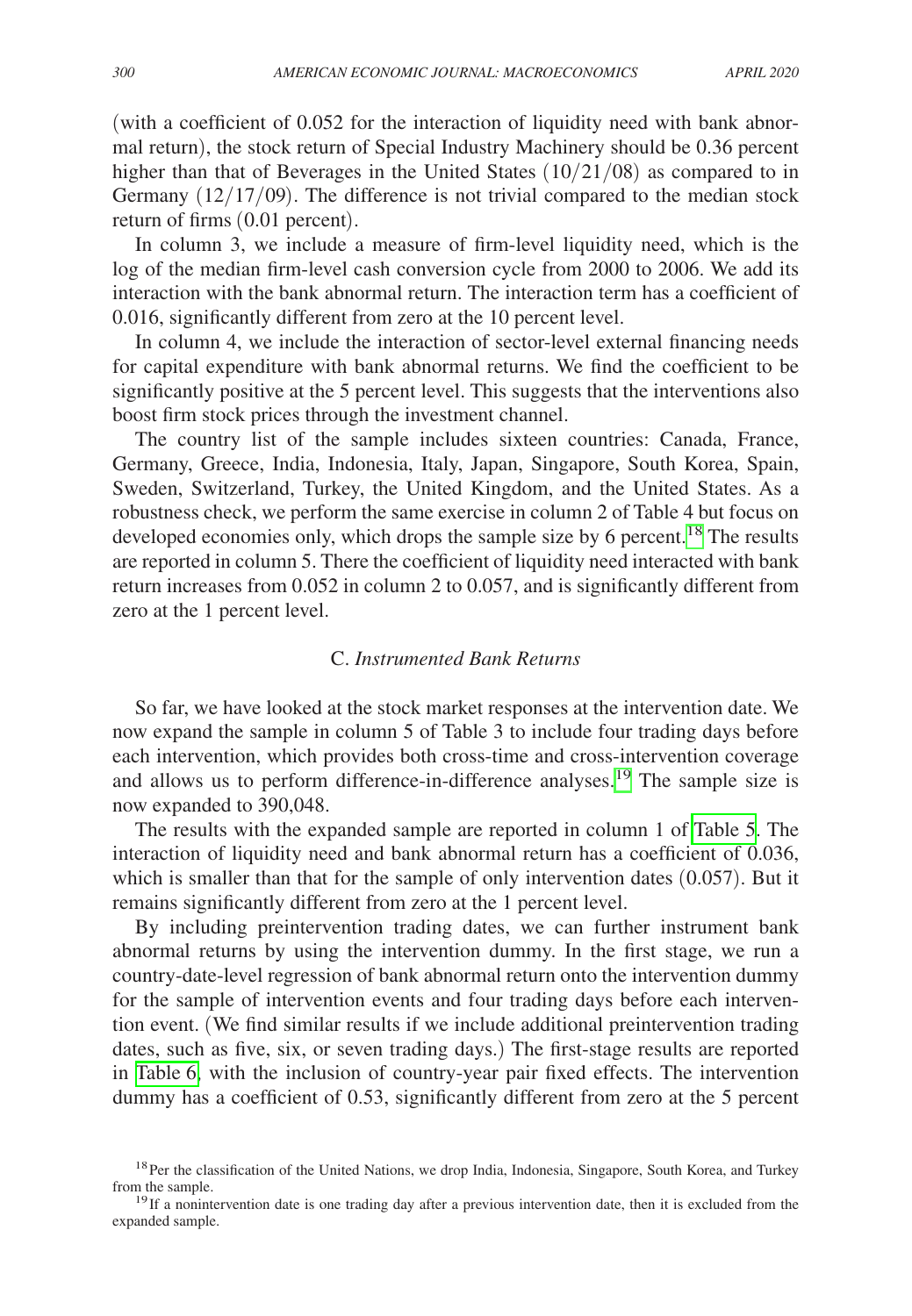|                                                           | $No-IV$<br>(1)    | IV<br>$\left( 2\right)$ |
|-----------------------------------------------------------|-------------------|-------------------------|
| Bank abnormal return $\times$ liquidity need              | 0.036<br>[0.0100] |                         |
| Instrumented bank abnormal return $\times$ liquidity need |                   | 0.070<br>[0.040]        |
| Sector fixed effects<br>Country-day fixed effects         | Yes<br>Yes        | Yes<br>Yes              |
| <b>Observations</b><br>$R^2$                              | 390,048<br>0.058  | 390,048<br>0.058        |

<span id="page-17-0"></span>

| Table 5—Is There a Banking Channel for Alleviation of a Credit Crunch?— |                                     |  |  |
|-------------------------------------------------------------------------|-------------------------------------|--|--|
|                                                                         | <b>ADDING NONINTERVENTION DATES</b> |  |  |

*Notes:* The dependent variable is the daily abnormal stock returns of nonfinancial firms, covering the intervention day as well as four trading days before each intervention. Liquidity need denotes intrinsic liquidity need for working capital at the three-digit sector level. Robust standard errors are in brackets. Standard errors are clustered at the country-date-sector level.

| Intervention dummy         | 0.53   |
|----------------------------|--------|
|                            | [0.22] |
| Country-year fixed effects | Yes    |
| Observations               | 868    |
| $R^2$                      | 0.046  |

|  | TABLE 6—FIRST-STAGE ESTIMATION OF BANK SECTOR RETURN |
|--|------------------------------------------------------|
|  |                                                      |

*Notes:* The dependent variable is the daily abnormal stock return of the banking sector in a country, covering the intervention day as well as four trading days before each intervention in that country. Standard errors are in brackets.

level. The estimated coefficient suggests that on average, the bank stock return at the intervention dates is 53 basis points higher than that at nonintervention dates.

In the second stage estimation for firm-level stock return, we then include liquidity need interacted with the predicted bank return from the first stage. The results are reported in column 2 of Table 5. The interaction term has a coefficient of 0.07, significantly different from zero at the 10 percent level. This point estimate is higher than that for the interaction term between the raw (un-instrumented) bank return with the measure of liquidity need (column 1 of Table 5), but the two estimates are not statistically different from each other.<sup>[20](#page-17-1)</sup>

We gauge the economic magnitudes of the interventions using a "relative-relative" approach. That is, we pick two sectors known to have a stronger and weaker intrinsic

<span id="page-17-1"></span><sup>&</sup>lt;sup>20</sup>Whether the OLS estimate is biased downward or upward depends on the relative importance of various sources of endogeneity. In particular, an OLS estimate could be biased downward if the measurement error in the explanatory variable of bank returns is sufficiently important. While we would want bank returns on intervention days to reflect only the effects of interventions on banks, other unobserved shocks could add noise to the bank returns. Such unobserved shocks may be especially large during a crisis period, making it difficult to accurately measure the effects of interventions on bank returns. By reducing the measurement errors, the IV estimation generates a larger estimate for the bank returns.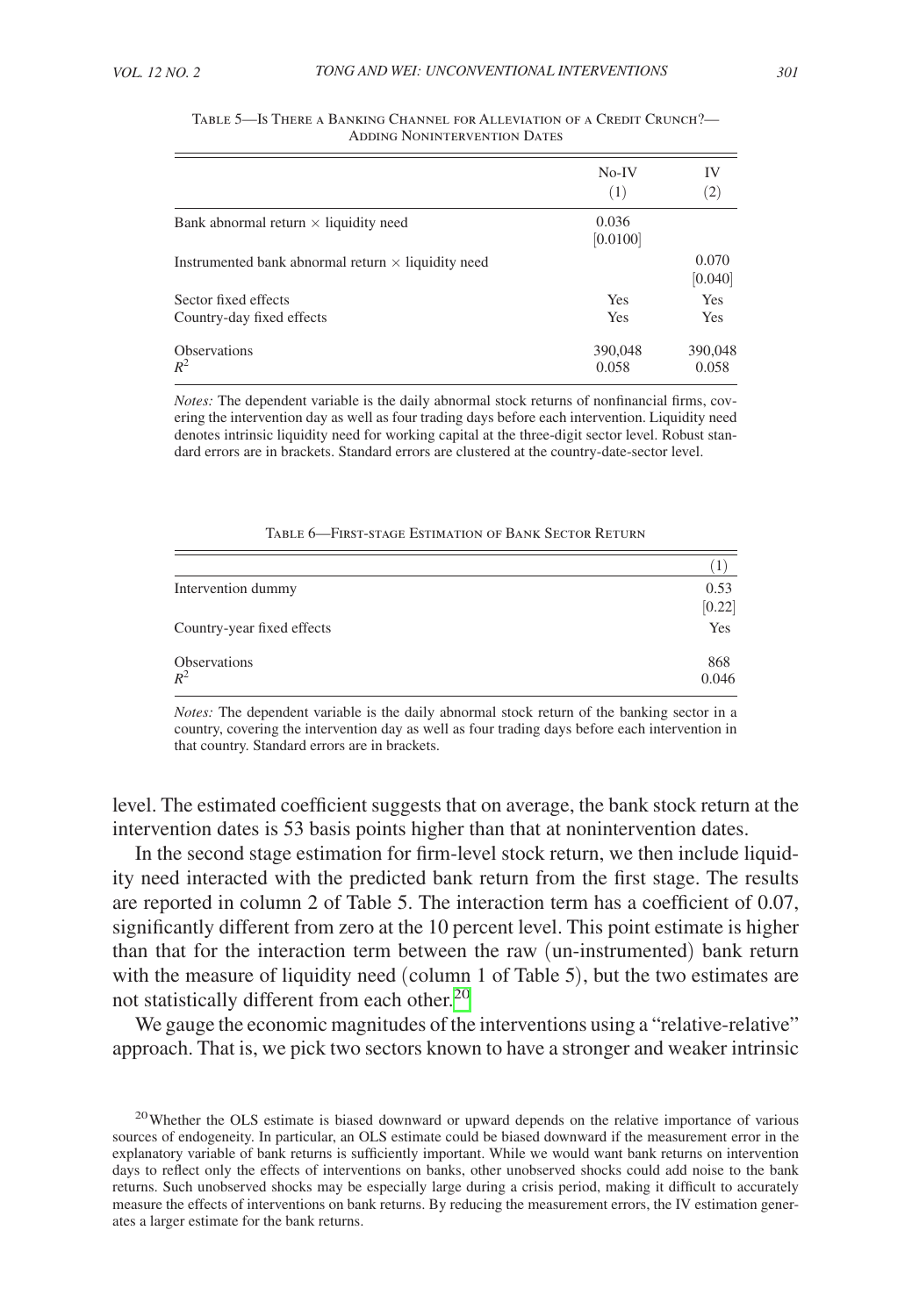need for liquidity as well as two interventions estimated to have a relatively big and small effect on the banking sector stock prices, and do a double-difference comparison. The sector at the ninetieth percentile of liquidity need is Special Industry Machinery (with a liquidity value of 5.02), while the sector at the tenth percentile is Beverages (with a liquidity value of 3.84). The country-date at the ninetieth percentile of instrumented bank abnormal return is the United States on December 19, 2008 (with a value of 0.75), while the tenth percentile is Italy on January 12, 2009 (with a value of  $-0.60$ ). Based on column 2 of Table 5 (with a coefficient of 0.07 for the interaction of liquidity need with bank return), the stock return of Special Industry Machinery should be 0.11 percent higher than that of Beverages in the United States  $(12/19/08)$  as compared to in Italy  $(1/12/09)$ . The difference is not trivial compared to the median abnormal stock return of firms (0.01 percent).

### D. *Different Types of Interventions*

As another extension, we examine the effects of interventions by type. We group them into the following five types: deposit insurance, debt guarantees, recapitalization, asset purchases, and central bank liquidity support. The disaggregated approach allows for the possibility that some types are more effective than others in alleviating the liquidity constraints faced by nonfinancial firms. $2<sup>1</sup>$  The empirical evidence is still limited on the relative effectiveness of different intervention types. Aït-Sahalia et al. (2012) compare market recapitalization and liquidity support, and find that market recapitalization has more impact than central bank liquidity support in reducing the LIBOR-OIS spread. But there have been no studies yet on how different intervention types affect the liquidity constraints of nonfinancial firms.

To reduce the compounding (or contaminating) effects of other types of interventions, we choose to work on a reduced subsample consisting of dates when only one type of intervention is announced.<sup>22</sup> Our results are reported in [Table](#page-19-0) 7. Column 1 uses the instrumented bank return from Table 6, while column 2 uses the un-instrumented bank return for a robustness check.

In the first column, we include the interaction of intervention type, liquidity need, and instrumented bank abnormal return. Interestingly, the interaction between liquidity need and instrumented bank abnormal return is significantly positive at the 1 percent level only for recapitalization. All the other four types have positive but smaller and insignificant coefficients. This finding is consistent with the theoretical predictions of Philippon and Schnabl (2013). They argue that recapitalization would be more effective than debt guarantees and asset purchases in alleviating liquidity constraint due to the private information problem in asset quality (the "lemons problem") combined with the debt-overhang problem.

<span id="page-18-0"></span> $21$ As discussed earlier, there have been some theoretical debates on the effectiveness of different interventions in alleviating financial constraint, as different interventions address different components of the bank sector's bal-<br>ance sheet and have different implications on the cost to the central bank and the government.

<span id="page-18-1"></span> $22$  Hence, we have fewer observations as we drop dates with multiple types of interventions.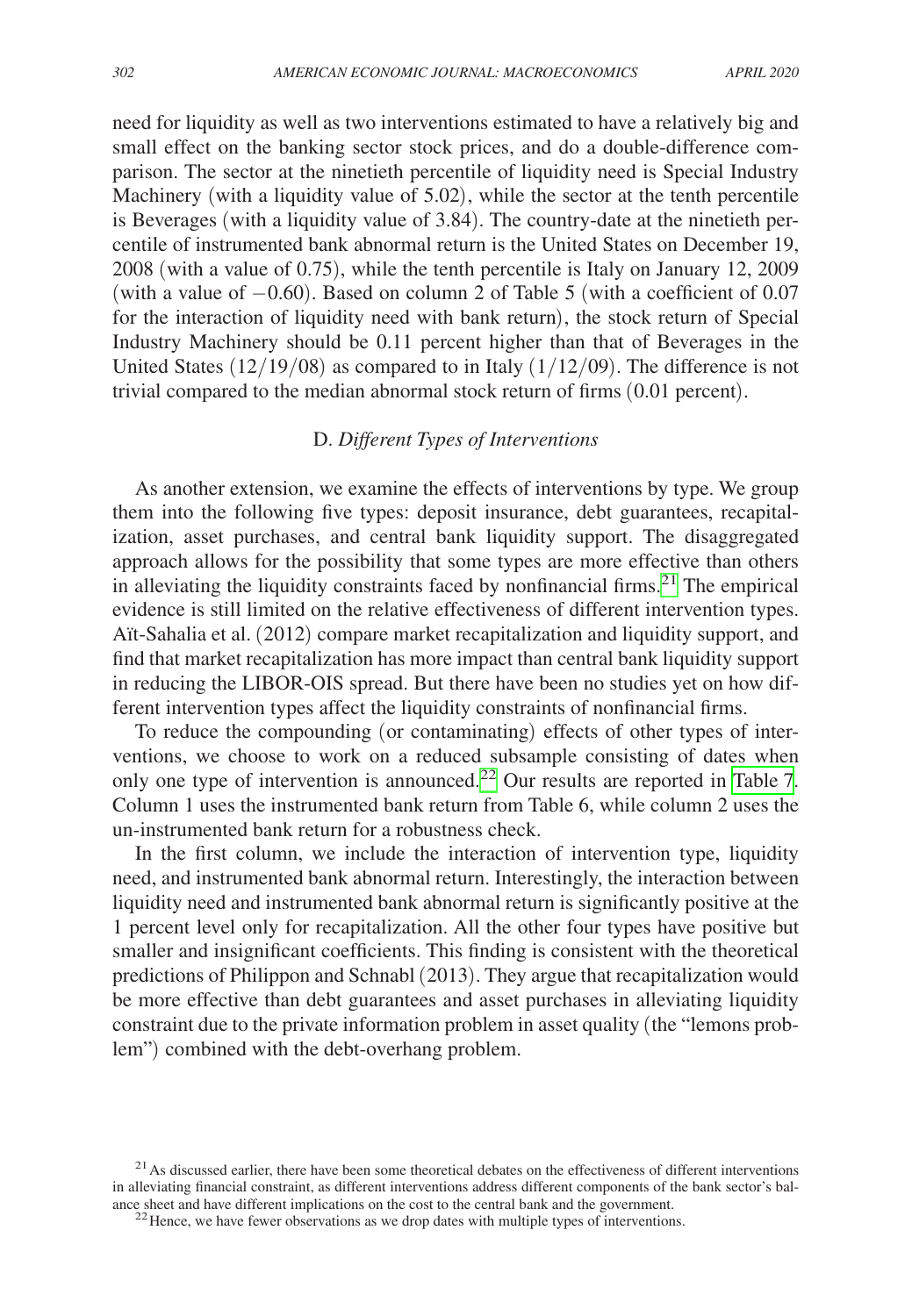<span id="page-19-0"></span>

|                                                                         | Instrumented<br>bank return<br>(1) | Un-instrumented<br>bank return<br>(2) |
|-------------------------------------------------------------------------|------------------------------------|---------------------------------------|
| Bank abnormal return $\times$ liquidity need $\times$ recapitalization  | 0.52<br>[0.19]                     | 0.11<br>[0.052]                       |
| Bank abnormal return $\times$ liquidity need $\times$ debt guarantee    | 0.42<br>[0.26]                     | 0.0025<br>[0.031]                     |
| Bank abnormal return $\times$ liquidity need $\times$ asset purchase    | 0.091<br>[0.19]                    | 0.078<br> 0.055                       |
| Bank abnormal return $\times$ liquidity need $\times$ deposit insurance | 0.48<br> 0.61                      | 0.078<br> 0.12                        |
| Bank abnormal return $\times$ liquidity need $\times$ liquidity support | 0.088<br>[0.14]                    | 0.011<br>[0.040]                      |
| Sector fixed effects<br>Intervention fixed effects                      | <b>Yes</b><br>Yes                  | Yes<br>Yes                            |
| <b>Observations</b><br>$R^2$                                            | 72,748<br>0.057                    | 72,748<br>0.057                       |

#### Table 7—Differential Effects on Firm Stock Return by Intervention Types

*Notes:* The dependent variable is the abnormal stock returns of nonfinancial firms between the announcement day (*t*) and the previous trading day (*t* − 1). Liquidity need denotes intrinsic liquidity need for working capital at the three-digit sector level. Robust standard errors are in brackets. Standard errors are clustered at the country-date-sector level.

In column 2, we use the un-instrumented bank stock return, and include its interaction with dummies for types of interventions and liquidity need. Again, only the interaction term with bank recapitalization is significant at the 5 percent level.

We can assess the economic magnitudes of the interventions by type using a "relative-relative" approach. We take bank recapitalization as an example and compare the relatively unsuccessful Italy intervention on February 20, 2009 (which generated an increase in the instrumented bank abnormal return of 0.36 percent and put it at the tenth percentile on the distribution of abnormal bank returns during recapitalization), with the relatively more successful UK recapitalization announced on February 23, 2009 (which generated a bigger return of 0.88 percent and placed it at the ninetieth percentile of instrumented bank abnormal return during recapitalization). The sector at the ninetieth percentile of the distribution for liquidity need is Special Industry Machinery (with a value of 5.02), while the sector at the tenth percentile is Beverages (with a value of 3.84). Based on column 1 of Table 7 (with a coefficient of 0.52 for recapitalization), the stock return of Special Industry Machinery has been made higher by 0.34 percent than that of Beverages by the more successful UK intervention (February 23, 2009) relative to the less successful one in Italy (February 20, 2009). The difference is not trivial compared to the median abnormal stock return of the firms (0.01 percent).

#### E. *Effects on Real Activities*

How do the real activities of the firms change subsequent to the interventions? We assemble the relevant data from the listed firms' financial statements from 2007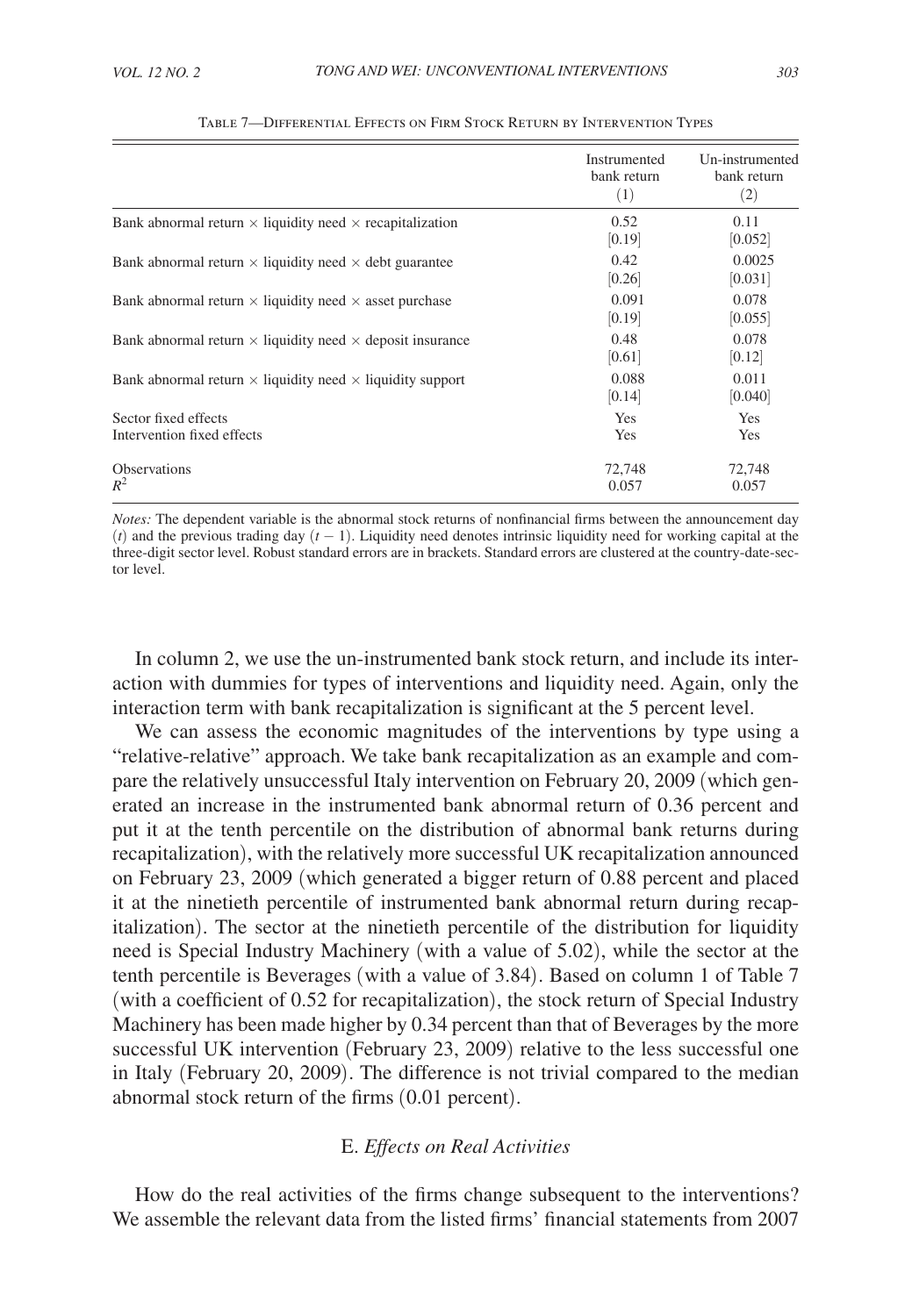|                                                     | Capital<br>expenditure<br>$\left(1\right)$ | R&D<br>$\left( 2\right)$ | Employment<br>$\left(3\right)$ | Capital<br>expenditure<br>(4) | R&D<br>(5)     | Employment<br>(6) |
|-----------------------------------------------------|--------------------------------------------|--------------------------|--------------------------------|-------------------------------|----------------|-------------------|
| Bank abnormal return<br>$\times$ liquidity need     | 0.36<br>[0.21]                             | 0.29<br>[0.17]           | 0.22<br>[0.12]                 |                               |                |                   |
| Instrumented bank return<br>$\times$ liquidity need |                                            |                          |                                | 2.78<br>[0.57]                | 1.11<br>[0.61] | 1.15<br>[0.31]    |
| Country fixed effects<br>Sector fixed effects       | Yes<br>Yes                                 | Yes<br>Yes               | Yes<br>Yes                     | Yes<br>Yes                    | Yes<br>Yes     | Yes<br>Yes        |
| <b>Observations</b><br>$R^2$                        | 5,730<br>0.08                              | 2,960<br>0.13            | 4.309<br>0.11                  | 5,730<br>0.09                 | 2.960<br>0.13  | 4,309<br>0.11     |

Table 8—The Impacts of Interventions on Firm Real Activities

*Notes:* The dependent variables in columns 1, 2, and 3 are the log changes ( $\times$  100) of firm-level capital expenditure, R&D, and employee number from 2007 to 2012, respectively. "Liquidity need" denotes intrinsic liquidity need for working capital at the three-digit sector level. Standard errors are in brackets, clustered at the country-sector level.

to 2012. It is important to keep in mind some caveats. While most variables are only available at an annual frequency, more than one intervention event can happen in a given year. This makes it difficult to address the simultaneity issues and identify differential effects of the interventions in a clean way.

We modify the specifications in Table 3. First, on the right-hand side, we replace the contemporaneous abnormal bank returns with the abnormal bank returns accumulated over the intervention dates in the sample from 2008 to 2010, which is then interacted with a measure of intrinsic liquidity need at the sector level. On the left-hand side, we examine a range of firm-level real activities including capital expenditure, R&D, and employment.<sup>[23](#page-20-0)</sup> We control for separate country and sector fixed effects.

The results are reported in Table 8. In countries with a bigger rise in the stock prices of the banks on the intervention dates, liquidity-constrained firms experience a greater increase in capital expenditure than other firms from 2007 to 2012 (column 1). These firms also exhibit a greater expansion in research and development (column 2), as well as in employment (column 3). These patterns are consistent with the view that firm-level real activities benefit from those interventions that are judged to be effective in saving the banks.

In columns 4 to 6, we repeat the same exercise but use an instrumented version of the returns on bank stocks. In countries that had an effective intervention by our methodology, firms that are liquidity constrained show significantly greater increases in capital expenditure, R&D, and employment. We infer from these results that the data patterns on the real variables validate the interpretations based on firm stock returns.<sup>24</sup>

<span id="page-20-0"></span><sup>&</sup>lt;sup>23</sup>To reduce the influence of the outliers, in the analysis of R&D, the sample requires the firm's R&D expenditure to be at least 1,000 in local currency unit in 2007. In the analysis of employment, the sample requires the listed firm to have at least 100 employees in 2007.

<span id="page-20-1"></span> $^{24}$  We also explore other real variables, such as inventory, cash holdings, and accounts payable with specifications similar to Table 8. We find that in countries with a larger rise in the stock prices of banks on the intervention dates, liquidity-constrained firms experience significantly larger increases in inventory and cash holdings than other firms from 2007 to 2012. The effect on accounts payable is not statistically significant.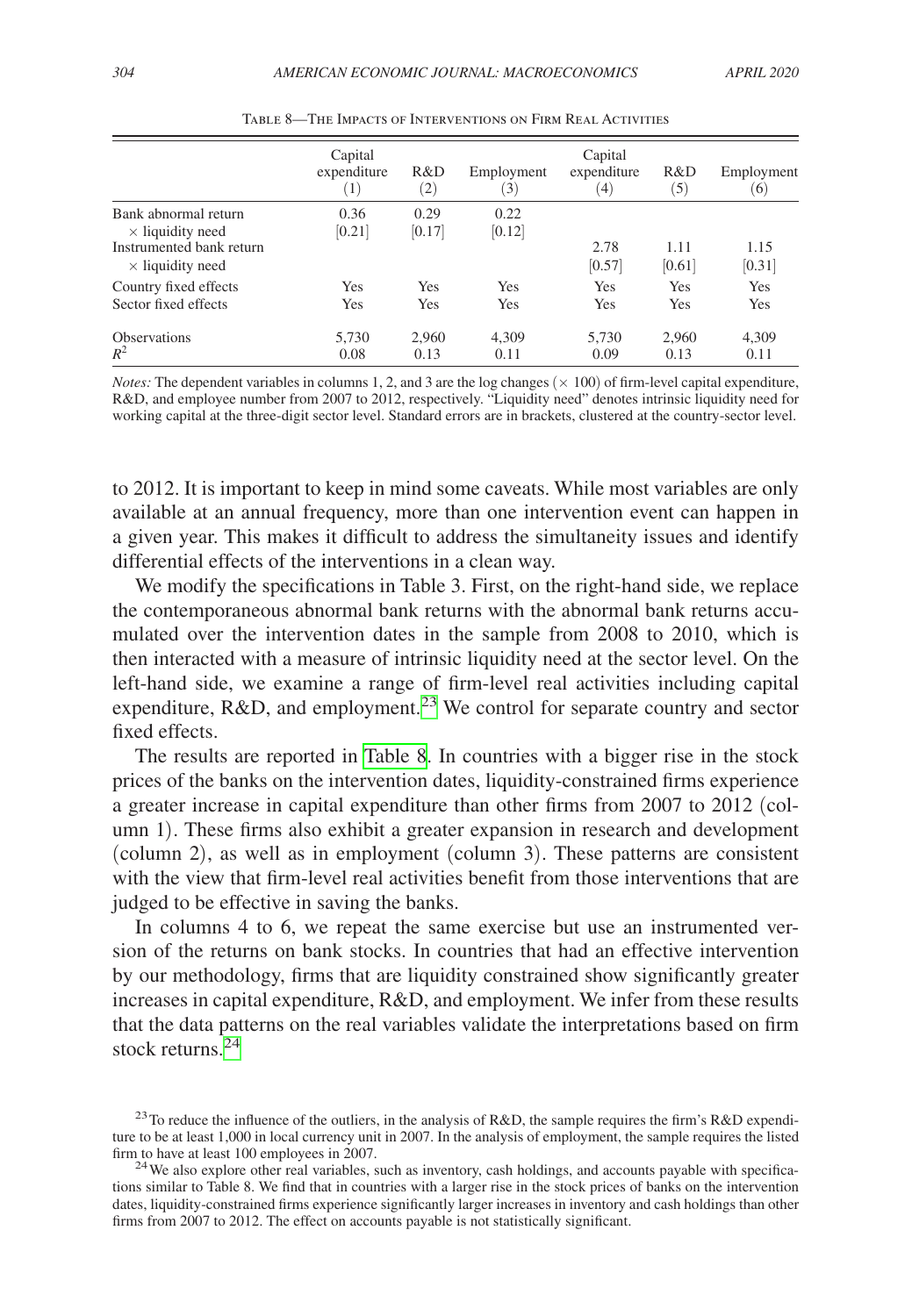We use the estimates in the last three columns to gauge the economic significance of the estimation. The results are best interpreted in a "relative-relative" manner—pick two sectors with a relatively strong and weak liquidity need, respectively, and two interventions with a relatively strong and weak effect on the banking sector, respectively, and do a double-difference comparison. The sector at the ninetieth percentile of liquidity need is Special Industry Machinery (with a value for liquidity need at 5.02), while the sector at the tenth percentile is Beverages (with a value for liquidity need at 3.84). The relatively successful intervention that produces a rise in the instrumented abnormal bank returns at the ninetieth percentile is the United States (with a value of 9.6 percent), while a relatively less successful intervention that produces an abnormal banking sector return at the tenth percentile is Indonesia (with a value of 0.17 percent). Based on column 4 of Table 8 (with a coefficient of 2.78 for the interaction of liquidity need with bank returns), the capital expenditure of Special Industry Machinery became higher by 31 percent  $(= 2.78 \times (5.02 - 3.84) \times (9.6 - 0.17))$  than that of Beverages by the relatively successful interventions in the United States relative to the less successful interventions in Indonesia.

Similarly, based on column 5 of Table 8, the R&D by liquidity-constrained firms became higher by 12 percent by the more successful interventions in the United States relative to the less successful ones in Indonesia. The employment of the liquidity-constrained firms also expanded 13 percent more than that of Beverages by the more successful interventions in the United States relative to the less successful ones in Indonesia. All these estimates are economically significant when compared to the median changes of these variables in the sample.[25](#page-21-0)

In Table 7, we find that bank recapitalization programs appear to be the single most effective type of interventions, whereas other types of interventions do not produce a statistically different result. Motivated by that finding, we now investigate whether the real effects reported in Table 8 are primarily driven by countries that have undertaken intensive bank recapitalization during the sample period. To do this, we first calculate the number of recapitalizations as a fraction of the total number of interventions in each country.<sup>26</sup> We find that France, Greece, India, and Italy are the countries for which at least half of all the interventions are bank recapitalizations. We define an intensive recapitalization dummy that takes a value of one for these countries and zero otherwise. We then add a new regressor, which is an interaction term among this intensive recapitalization dummy, realized bank return, and liquidity need.

The results are reported in [Table 9.](#page-22-0) In columns 1 to 3, we examine the effects of interventions on capital expenditure, R&D, and employment, respectively. Across the three columns, the new interaction term is significant at least at the 5 percent level, suggesting that the real effects are indeed larger in countries with intensive bank recapitalization programs. In columns 4 to 6, we repeat the same exercise but

<span id="page-21-0"></span><sup>&</sup>lt;sup>25</sup>The median change from 2007 to 2012 is  $-2.85$  percent for capital expenditure, 10.2 percent for R&D, and 4.61 percent for employee number.

<span id="page-21-1"></span> $^{26}$ As in Table 7, we calculate the fraction based on a reduced subsample consisting of dates when only one type of intervention is announced.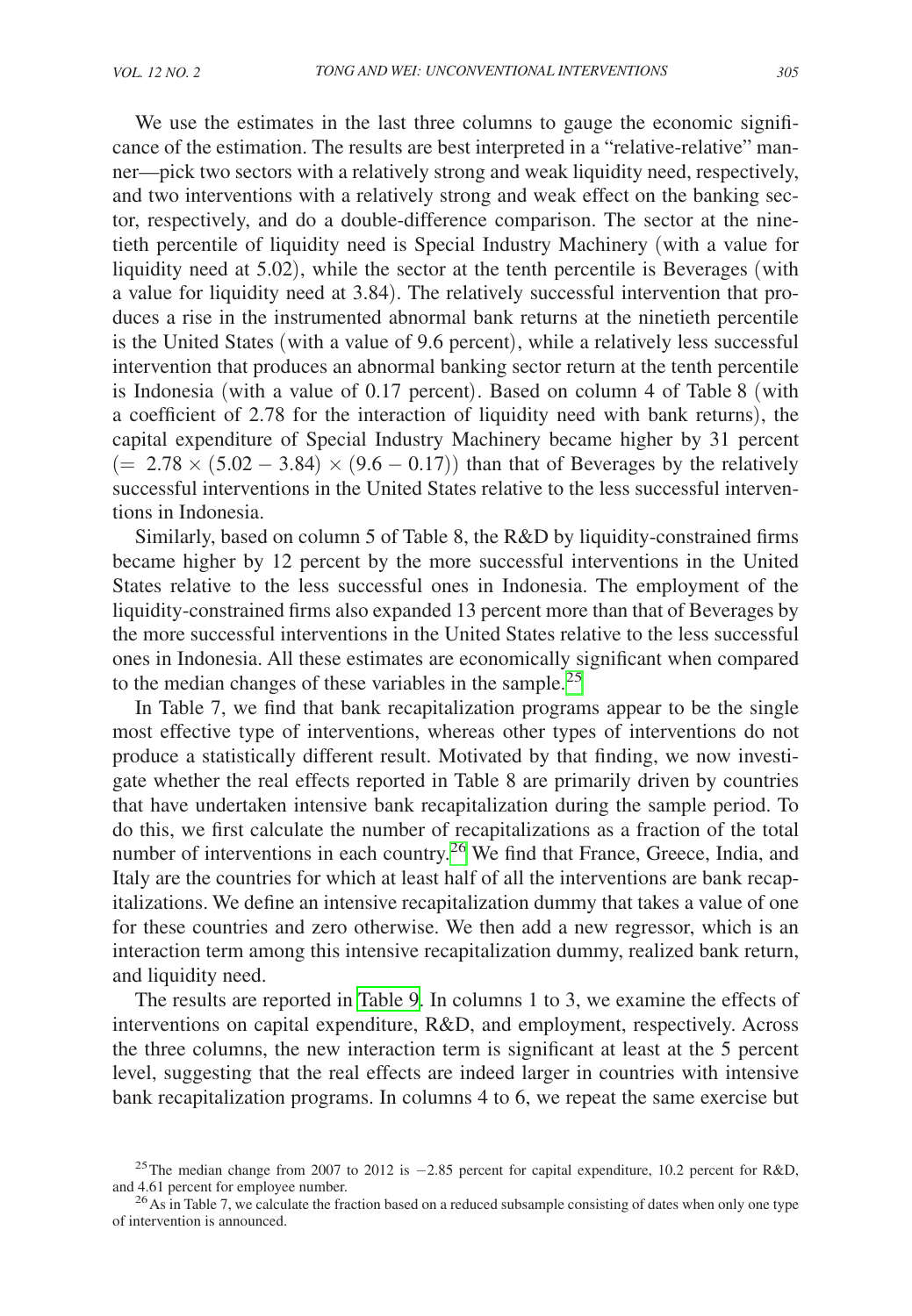|                                             | Capital     |            | Capital    |             |        |            |
|---------------------------------------------|-------------|------------|------------|-------------|--------|------------|
|                                             | expenditure | R&D        | Employment | expenditure | R&D    | Employment |
|                                             | (1)         | (2)        | (3)        | (4)         | (5)    | (6)        |
| Bank abnormal return                        | 0.29        | 0.24       | 0.17       |             |        |            |
| $\times$ liquidity need                     | [0.21]      | [0.18]     | [0.13]     |             |        |            |
| Bank abnormal return $\times$ liquidity     | 2.12        | 3.40       | 1.32       |             |        |            |
| $need \times$ intensive recapitalization    | [0.83]      | [0.89]     | [0.39]     |             |        |            |
| Instrumented bank return                    |             |            |            | 2.59        | 0.99   | 1.07       |
| $\times$ liquidity need                     |             |            |            | [0.58]      | [0.61] | [0.31]     |
| Instrumented bank return $\times$ liquidity |             |            |            | 3.43        | 3.41   | 2.13       |
| $need \times$ intensive recapitalization    |             |            |            | [1.35]      | [1.25] | [0.99]     |
| Country fixed effects                       | Yes         | <b>Yes</b> | <b>Yes</b> | Yes         | Yes    | Yes        |
| Sector fixed effects                        | Yes         | Yes        | Yes        | Yes         | Yes    | Yes        |
| <b>Observations</b>                         | 5.730       | 2.960      | 4.309      | 5.730       | 2.960  | 4,309      |
| $R^2$                                       | 0.08        | 0.13       | 0.11       | 0.09        | 0.13   | 0.11       |

<span id="page-22-0"></span>Table 9—The Impacts of Interventions on Firm Real Activities: The Role of Bank Recapitalization

*Notes:* The dependent variables in columns 1, 2, and 3, are the log changes  $(\times 100)$  of firm-level capital expenditure, R&D, and employee number from year 2007 to 2012, respectively. "Liquidity need" denotes intrinsic liquidity need for working capital at the three-digit sector level. Standard errors are in brackets, clustered at the country-sector level.

with instrumented bank returns. In this case, the new interaction term is again significant at the 5 percent level. Table 9 thus reinforces the earlier finding in Table 7 that recapitalization is particularly effective in alleviating liquidity constraint for nonfinancial firms.

#### **IV. Conclusions**

When the credit market froze during the 2008–2010 global financial crisis, many country authorities responded to a lower bound on the interest rate by undertaking a set of unconventional interventions, including deposit insurance, debt guarantees, bank recapitalization, purchase of bank toxic assets, and central bank liquidity support. This paper pursues a systematic investigation of whether and how these unconventional interventions achieved their intended policy objective of unfreezing the credit market.

We constructed a comprehensive dataset of 198 interventions for 16 countries from January 2008 to July 2010. We examine stock price responses to the announcement of the interventions for 7,873 publicly listed nonfinancial firms in countries around the world.

A key for injecting financial liquidity to a system is to help improve the financial health of the banking sector. We judge the relative success of an intervention program by the cumulative changes in the prices of the bank stocks.

We find that the stock prices of nonfinancial firms increased, on average, when the interventions were implemented, especially for firms in sectors with a large intrinsic liquidity need for working capital. Furthermore, these results become more pronounced if the banking sector exhibits a strong appreciation of the stock prices on the intervention date. Finally, consistent with some recent theories, we find that bank recapitalization appears particularly effective in transmitting credit relief to nonfinancial sectors.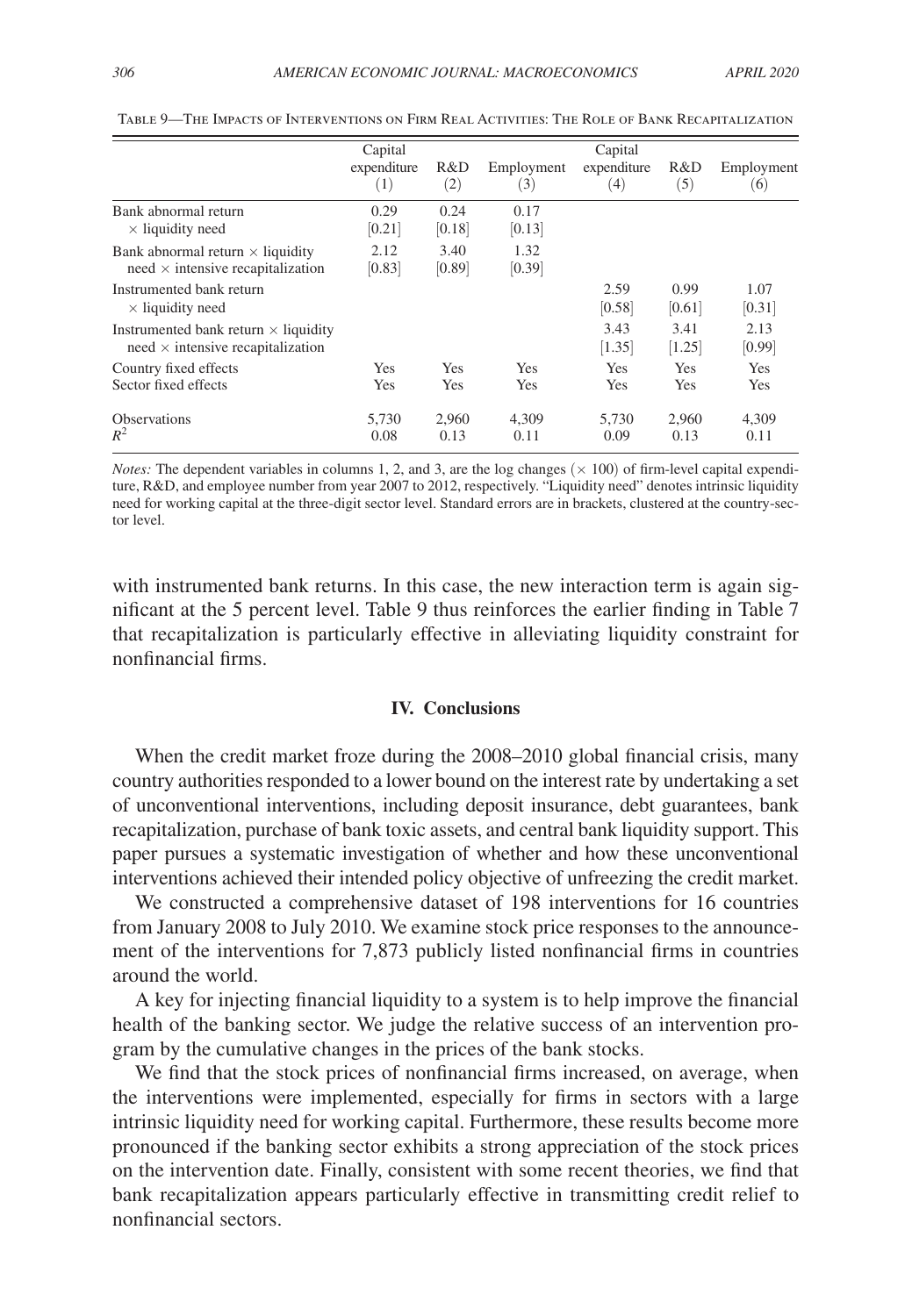<span id="page-23-0"></span>The inferences based on stock price reactions are further validated by examining the trajectories of the real variables subsequent to the interventions. From 2007 to 2012, in countries that are judged to have a more successful intervention program by our bank stock return yardstick, liquidity-constrained firms also experience a stronger expansion of real activities, especially in employee number, capital expenditure, and R&D activities.

These findings suggest a number of other important topics for future research. While the paper finds evidence of a spillover effect, from bank bailouts to nonfinancial firms, it is only a building block to a comprehensive assessment of the net welfare effect of the interventions. To do that, we will need to evaluate not only the positive effects of the interventions on firms, but also the costs of the interventions, such as their effects on households and governments through higher tax burdens. This will be a fruitful topic for additional research.

| Country              | Number of firms |  |  |
|----------------------|-----------------|--|--|
| Canada               | 554             |  |  |
| France               | 235             |  |  |
| Germany              | 288             |  |  |
| Greece               | 129             |  |  |
| India                | 558             |  |  |
| Indonesia            | 104             |  |  |
| Italy                | 116             |  |  |
| Japan                | 1,979           |  |  |
| Singapore            | 280             |  |  |
| South Korea          | 691             |  |  |
| Spain                | 51              |  |  |
| Sweden               | 173             |  |  |
| Switzerland          | 109             |  |  |
| Turkey               | 136             |  |  |
| United Kingdom       | 587             |  |  |
| <b>United States</b> | 1,883           |  |  |
| Total                | 7,873           |  |  |

#### **APPENDIX**

Table A1—Number of Nonfinancial Firms by Country

#### **REFERENCES**

**Agence France-Presse.** 2008. "France's New 20-billion-euro Investment Fund." November 20, 2008.

- **Aït-Sahalia, Yacine, Jochen Andritzky, Andreas Jobst, Sylwia Nowak, and Natalia Tamirisa**. 2012. "How to Stop a Herd of Running Bears? Market Response to Policy Initiatives during the Global Financial Crisis." *Journal of International Economics* 87 (1): 162–77.
- **Allen, Linda, Suparna Chakraborty, and Wako Watanabe**. 2011. "Foreign Direct Investment and Regulatory Remedies for Banking Crises: Lessons from Japan." *Journal of International Business Studies* 42 (7): 875–93.
- **Bebchuk, Lucian A., and Itay Goldstein**. 2011. "Self-fulfilling Credit Market Freezes." *Review of Financial Studies* 24 (11): 3519–55.
- **Chava, Sudheer, and Amiyatosh Purnanandam**. 2011. "The Effect of Banking Crisis on Bank-Dependent Borrowers." *Journal of Financial Economics* 99 (1): 116–35.
- **Christensen, Jens H.E., Jose A. Lopez, and Glenn D. Rudebusch**. 2014. "Do Central Bank Liquidity Facilities Affect Interbank Lending Rates?" *Journal of Business and Economic Statistics* 32 (1): 136–51.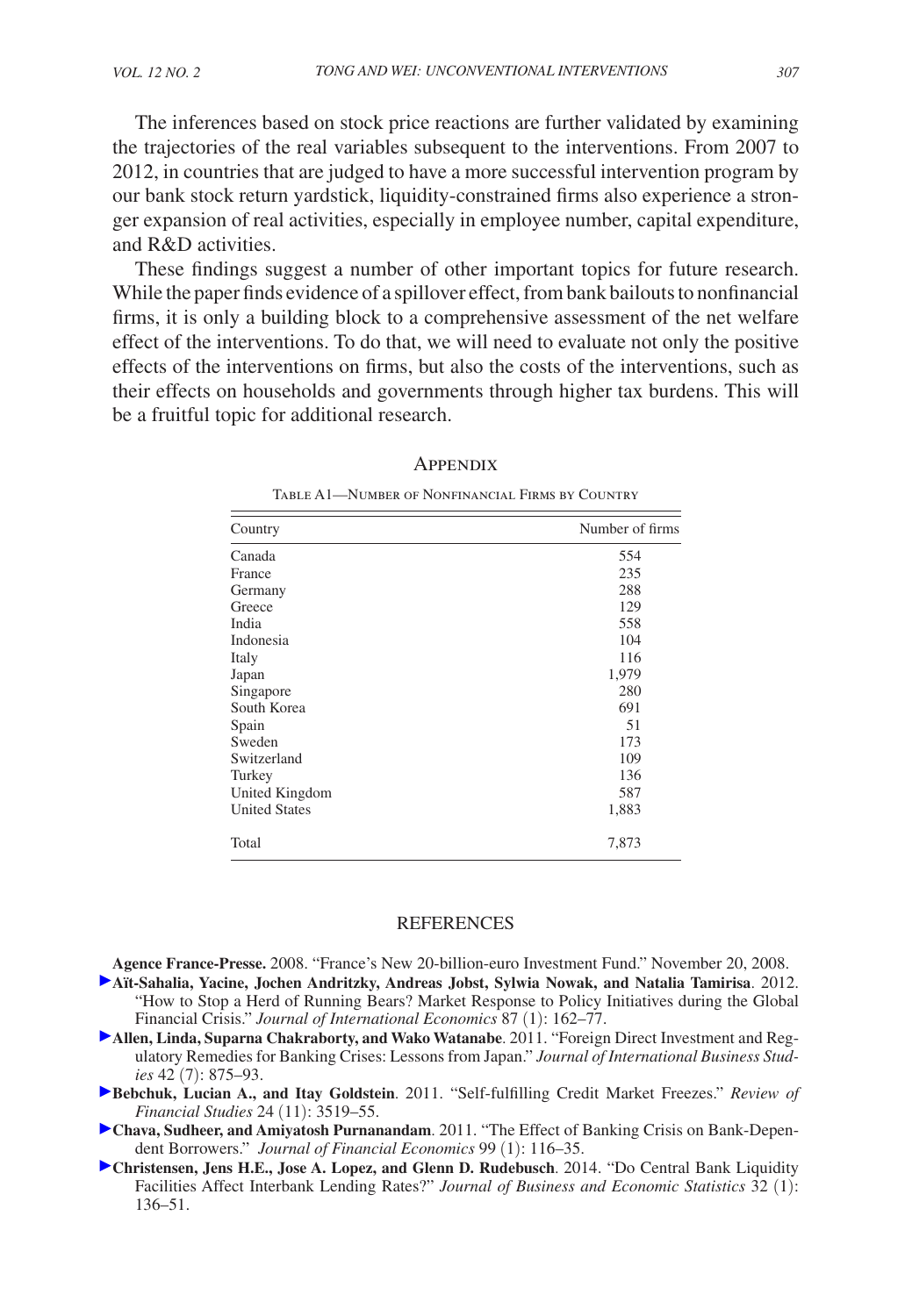- **Diamond, Douglas W**. 2001. "Should Banks Be Recapitalized?" *Federal Reserve Bank of Richmond Economic Quarterly* 87 (4): 71–96.
- **Diamond, Douglas W., and Raghuram G. Rajan**. 2000. "A Theory of Bank Capital." *Journal of Finance* 55 (6): 2431–65.
- **Drechsler, Itamar, Thomas Drechsel, David Marques-Ibanez, and Philipp Schnabl**. 2016. "Who Borrows from the Lender of Last Resort?" *Journal of Finance* 71 (5): 1933–74.
- **Duchin, Ran, Oguzhan Ozbas, and Berk A. Sensoy**. 2010. "Costly External Finance, Corporate Investment, and the Subprime Mortgage Credit Crisis." *Journal of Financial Economics* 97 (3): 418–35.
- **Duchin, Ran, and Denis Sosyura**. 2014. "Safer Ratios, Riskier Portfolios: Banks' Response to Government Aid." *Journal of Financial Economics* 113 (1): 1–28.
- **Economic Journal.** 2012. "Feature: Unconventional Monetary Policy After the Financial Crisis." *Economic Journal* 122 (564): F271–F486.
- **Fama, Eugene F., and Kenneth R. French**. 1992. "The Cross-Section of Expected Stock Returns." *Journal of Finance* 47 (2): 427–65.
- **Gagnon, Joseph, Matthew Raskin, Julie Remache, and Brian Sack**. 2010. *Large-Scale Asset Purchases by the Federal Reserve: Did They Work?* New York: Federal Reserve Bank of New York.
- **Gertler, Mark, and Peter Karadi**. 2011. "A Model of Unconventional Monetary Policy." *Journal of Monetary Economics* 58 (1): 17–34.
- **Gertler, Mark, and Nobuhiro Kiyotaki**. 2010. "Chapter 11—Financial Intermediation and Credit Policy in Business Cycle Analysis." In *Handbook of Monetary Economics*, Vol. 3, edited by Benjamin Friedman and Michael Woodford, 547–99. Amsterdam: North-Holland.
- **Giannetti, Mariassunta, and Andrei Simonov**. 2013. "On the Real Effects of Bank Bailouts: Micro Evidence from Japan." *American Economic Journal: Macroeconomics* 5 (1): 135–67.
- **Gilchrist, Simon, and Egon Zakrajšek**. 2013. "The Impact of the Federal Reserve's Large-Scale Asset Purchase Programs on Corporate Credit Risk." *Journal of Money, Credit and Banking* 45 (S2): 29–57.
- **Gorton, Gary, and Lixin Huang**. 2004. "Liquidity, Efficiency, and Bank Bailouts." *American Economic Review* 94 (3): 455–83.
- **Griffin, John M**. 2002. "Are the Fama and French Factors Global or Country-Specific?" *Review of Financial Studies* 15 (3): 783–803.
- **Griffin, John M., and Michael L. Lemmon**. 2002. "Book-to-Market Equity, Distress Risk, and Stock Returns." *Journal of Finance* 57 (5): 2317–36.
- **Hattori, Masazumi, Andreas Schrimpf, and Vladyslav Sushko**. 2016. "The Response of Tail Risk Perceptions to Unconventional Monetary Policy." *American Economic Journal: Macroeconomics* 8 (2): 111–36.
- **IMF**. 2009. *Market Interventions During the Financial Crisis: How Effective and How to Disengage*. Washington, DC: IMF.
- **King, Michael R**. 2009. "Time to Buy or Just Buying Time? The Market Reaction to Bank Rescue Packages." Bank for International Settlements (BIS) Working Paper 288.
- **Krishnamurthy, Arvind, and Annette Vissing-Jorgensen**. 2011. "The Effects of Quantitative Easing on Interest Rates: Channels and Implications for Policy." *Brookings Papers on Economic Activity* 41 (2): 215–87.
- **Kroszner, Randall S., Luc Laeven, and Daniela Klingebiel**. 2007. "Banking Crises, Financial Dependence, and Growth." *Journal of Financial Economics* 84 (1): 187–228.
- **Laeven, Luc, and Fabián Valencia**. 2013. "The Real Effects of Financial Sector Interventions During Crises." *Journal of Money, Credit, and Banking* 45 (1): 147–77.
- **MacKinlay, A. Craig**. 1997. "Event Studies in Economics and Finance." *Journal of Economic Literature* 35 (1): 13–39.
- **Mariathasan, Mike, and Ouarda Merrouche**. 2012. "Recapitalization, Credit and Liquidity." *Economic Policy* 27 (72): 603–46.
- **Neely, Christopher J**. 2010. "The Large Scale Asset Purchases Had Large International Effects." Federal Reserve Bank of St. Louis Working Paper 2010-018.
- **Paravisini, Daniel**. 2010. "Local Bank Financial Constraints and Firm Access to External Finance." *Journal of Finance* 63 (5): 2161–93.
- **Pástor, Lubos, and Pietro Veronesi.** 2012. "Uncertainty about Government Policy and Stock Prices." *Journal of Finance* 64 (4): 1219–64.
- **Philippon, Thomas, and Philipp Schnabl**. 2013. "Efficient Recapitalization." *Journal of Finance* 68 (1): 1–42.
- **Philippon, Thomas, and Vasiliki Skreta**. 2012. "Optimal Interventions in Markets with Adverse Selection." *American Economic Review* 102 (1): 1–28.